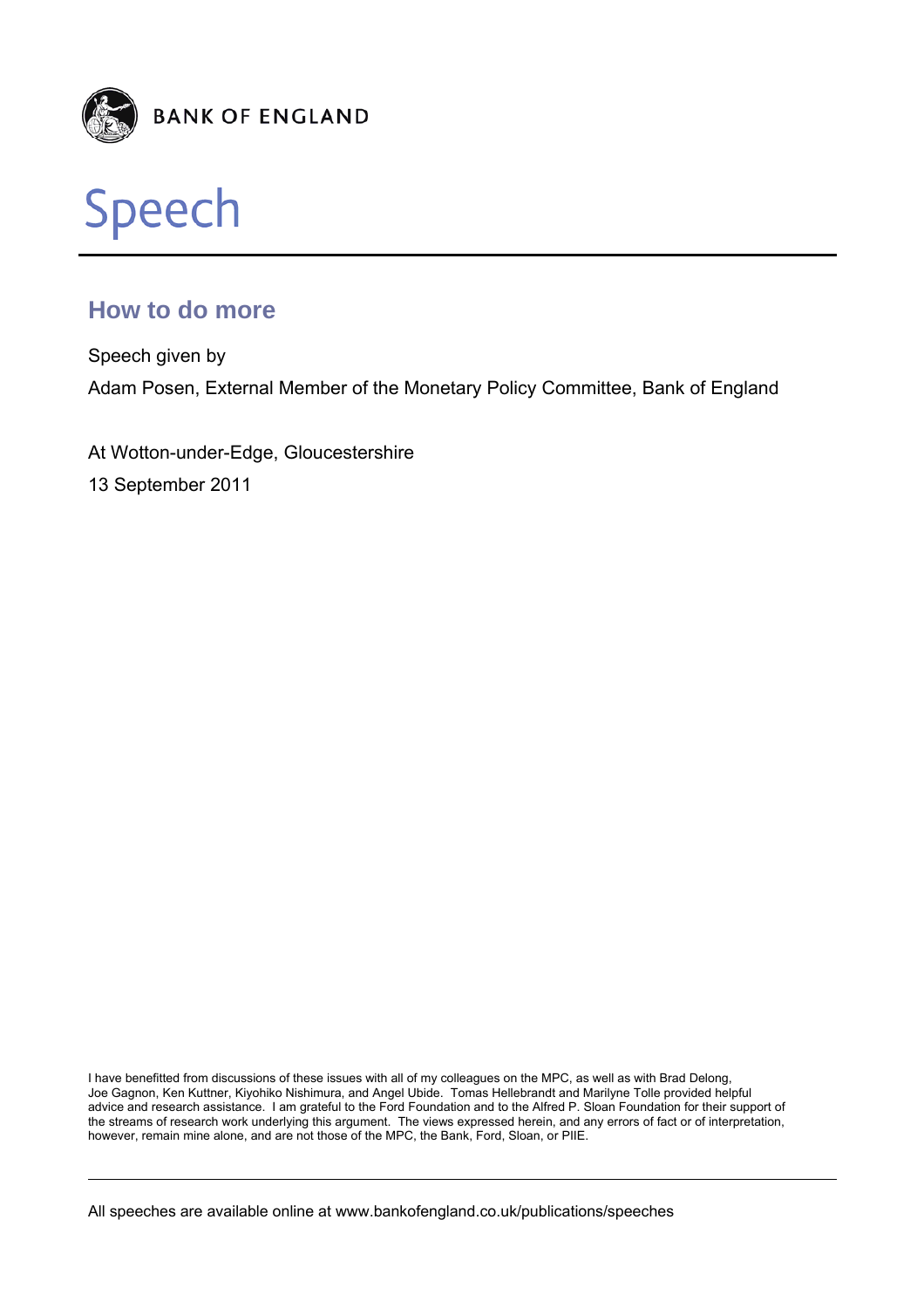*We do want more, and when it becomes more, we shall still want more. And we shall never cease to demand more until we have received the results of our labor. - Samuel Gompers, May 2, 1890* 

*Something's better than nothing, yes! But nothing's better than more.* 

*- Stephen Sondheim, Sung by Madonna in the movie, Dick Tracy, 1990* 

Both the UK and the global economy are facing a familiar foe at present: policy defeatism. Throughout modern economic history, whether in Western Europe in the 1920s, in the US and elsewhere in the 1930s, or in Japan in the 1990s, every major financial crisis-driven downturn has been followed by premature abandonment—if not reversal—of the macroeconomic stimulus policies that are necessary to sustained recovery. Every time, this was due to unduly influential voices claiming some combination of the destructiveness of further policy stimulus, the ineffectiveness of further policy stimulus, or the political corruption from further policy stimulus. Every time those voices were wrong on each and every count. Those voices are being heard again today, much too loudly. It is the duty of economic policymakers including central bankers to rebut these false claims head on. It is even more important that we do the right thing for the economy rather than be slowed, confused, or intimidated by such false claims.

Make no mistake, the right thing to do right now is for the Bank of England and the other G7 central banks to engage in further monetary stimulus. If anything, it is past time for us to do so. The economic outlook has turned out to be as grim as forecasts based on historical evidence predicted it would be, given the nature of the recession, the fiscal consolidations underway, and the simultaneity of similar problems across the Western world. Sustained high inflation is not a threat in such an environment, and in fact the inflation that we have suffered due to temporary factors in the UK is about to peak.<sup>1</sup> If we do not undertake the stimulative policy that the outlook calls for, then our economies and our people will suffer avoidable and potentially lasting damage. I will recap the argument for doing more in a moment.

My main purpose in speaking to you today is to explain *how* the Bank of England, and by extension other central banks, should do more to ease monetary policy at this juncture. I hope to convince you that doing more would be not only desirable, but constructive for the economy as a whole, effective as stimulus, and feasible without political compromise. A large part of this argument rests on asking you as sensible listeners to see through the distortions and falsehoods that have cropped up again in the aftermath of this crisis as in the past. Some common sense can be just as useful in appraising monetary policy as in evaluating the

 $1$  Unless there is a sufficiently persistent supply shock to energy prices to more than offset the influence of declining rates of global growth on those prices for the next couple of years – something oil futures markets do not price in at present (in fact, they price in the opposite).

All speeches are available online at www.bankofengland.co.uk/publications/speeches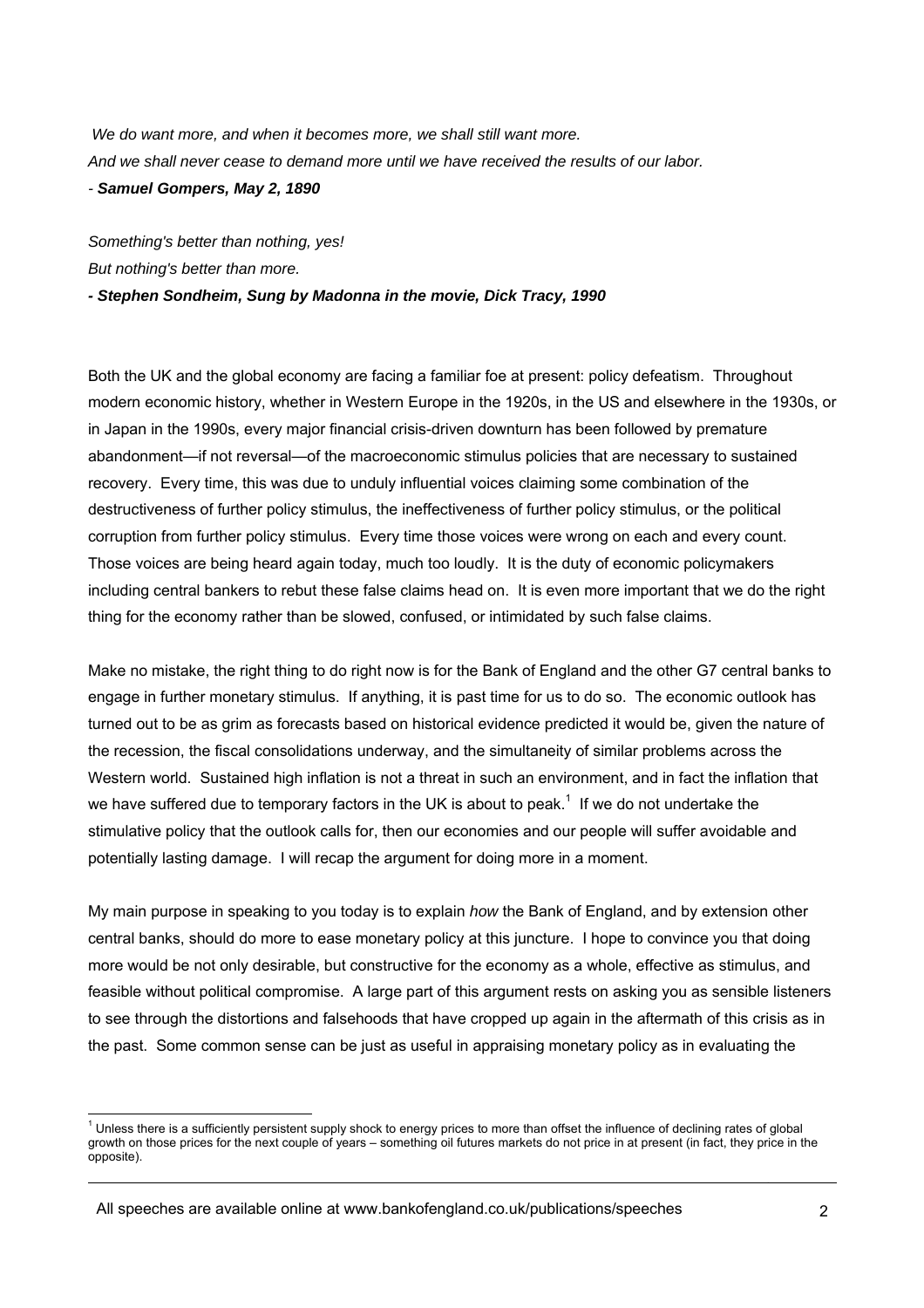overall worth and likely success of other services for which the public contracts with technical experts. After such appraisal, I hope that you will agree with my arguments that:

- More monetary ease will lead to greater restructuring of the economy in the right and necessary direction;
- More of the same Quantitative Easing [QE] program that the Bank already undertook would be where to start, especially if done on sufficient scale;
- More cooperation between the Bank and HM Government to promote investment and credit to small and medium business should be the beneficial next step.

Monetary policymakers must also free themselves from unfounded concerns and take these necessary actions. There are too many excuses for passivity being offered, none of which stand up to scrutiny or to the data. In essence, central banks can improve matters by doing more, even if we have to act alone. In so doing, we would make constructive actions by other policymakers in the fiscal and financial arenas outside of our remit more – not less – likely, and those actions more likely to succeed when undertaken.

Almost certainly, even if we were to do everything right on monetary policy (and we certainly will not get everything right, despite the best of intentions), there will still be suffering and ongoing problems from economic adjustment. And the benefits of our right policies may not turn out to be self-evident. But it is our responsibility and our duty to make things better if we can. Central bank officials have wasted too much time over the last year worrying about how their institutions would appear to markets, to politicians, and to the public, were we to undertake more stimulus. Sometimes you have to do the right thing even if it may be misperceived. I believe that by explaining how doing more would work, as I am trying to do today, the chances may increase that we will do the right thing on monetary policy now, and that it will be recognized as right later if not immediately.

# **The Case for Doing More Confirmed**

About a year ago, I gave a speech in Hull titled "The Case for Doing More." [Posen (2010c)] A primary component of that case was my assessment of the outlook for the UK economy, which was rather gloomy. Past experience suggested that in the aftermath of banking crises, overall recovery would be weak, wage pressures would be limited, low credit availability and high risk aversion would limit investment, and consumption growth would be well below trend.<sup>2</sup> By the time of the MPC's November 2010 Inflation Report, I more formally registered my belief that the Committee's modal forecast – and that of most external forecasters – was too bullish on consumption and wage-growth, and that inflation expectations would not feed a trend of higher inflation on its own. [Posen (2010e); Transcript (2010)].

 2 For what that pattern looks like in general, see Abiad, et al (2009), Meier (2010), Reinhart and Rogoff (2010).

All speeches are available online at www.bankofengland.co.uk/publications/speeches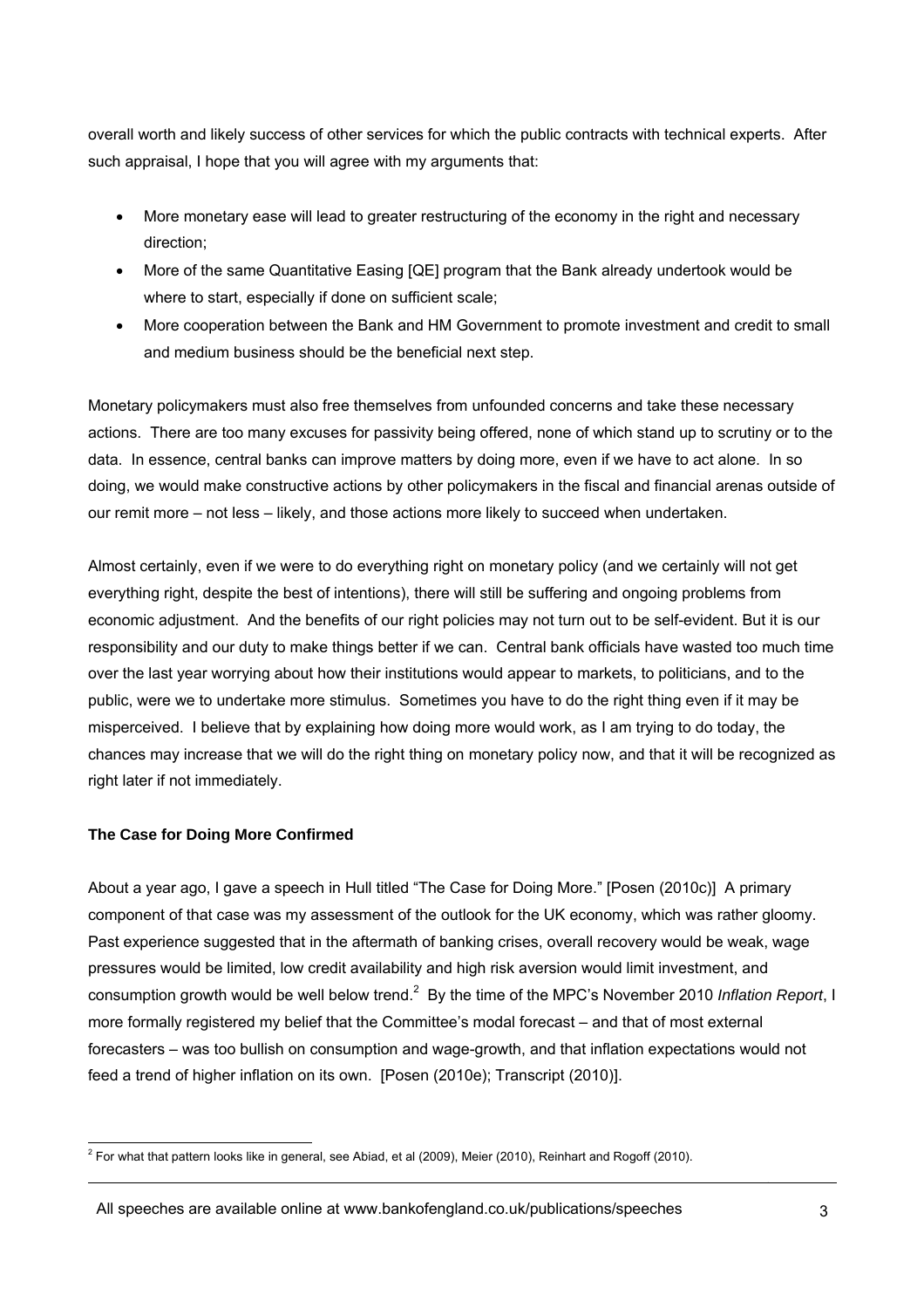In addition, I expected fiscal contraction would lead to more significant downward pressures on demand and thus wages than most people in the UK were expecting. [Posen (2010f)]. While inflation has exceeded our target temporarily, this has largely been due to the VAT increase and unforeseeable energy price shocks. Both of these factors I believed would reverse within a year without de-anchoring long-run inflation expectations. [Posen (2011c)] I was not alone in this forecast, nor should I have been, given that it was based on mainstream empirical macroeconomics. [Krugman (2010)] But this turned out to be a minority view of the UK outlook on the Committee and in the broader debate.

Things have now turned out in the UK economy about where I and some others expected them to end up as a result of the crisis. Core inflation, which measures consumer inflation excluding the volatile prices of petrol, utilities, food and beverages and any movements in VAT, has been running around 2.3% for the last couple of years.<sup>3</sup> [Figure 1] During the period when UK inflation was generally close to target from 2001-2007, core inflation averaged 1.4%. This 0.9% is a meaningful difference to British consumers, but is not a huge deviation compared to the variation in inflation over even recent UK history, especially given the global volatility of the last few years (also seen in other countries' core inflation in Figure 1). In any event, the lion's share of that difference is attributable to the subsequent impact of the decline of Sterling in 2008.<sup>4</sup> That means domestically generated inflation in the UK was quiescent, as would be expected in a period of weak demand.

Inflation targeting monetary policy must be about hitting the target where inflation is going to be in two-plus years' time, and figuring out what shocks are temporary. Since Sterling has been essentially flat or up since January 2009, and the rates of UK goods and services price inflation have converged, we should not expect any further inflation from this source in the next 2-3 years, the time-horizon for monetary policymaking. With energy prices having reversed part of their earlier rise, and likely to come down given the global slowdown, it will be domestic factors that determine UK inflation. Both core and headline inflation are about to peak this fall and then come down – and not solely due to the past VAT rise dropping out of the figures.

Consistent with this view, earnings growth in the UK has been quite weak since the crisis. [Figure 2] Average annualized weekly earnings growth has risen to 2.3% of late since the end of the crisis, whereas it averaged 4.3% over 2001-2007. This is also a meaningful difference for British households, and one difficult to square with fears of 1970s style wage-price spirals which would be required for a sustained upward inflation trend. A simple Philips Curve type model (estimated in Posen (2011c) which relates wage growth to productivity growth, unemployment, past wages, and implied future inflation from market long gilt rates fits

All speeches are available online at www.bankofengland.co.uk/publications/speeches

<sup>3&</sup>lt;br><sup>3</sup> British households have indeed suffered from higher petrol and gas prices, and the rise in VAT has cut their real incomes. Focusing on core inflation is about concentrating on where inflation will be in a couple of years' time, and not jerking around monetary policy – and thus the economy – in response to movements that will fluctuate too rapidly to constitute meaningful or sustained trends. See Posen (2011a).

<sup>&</sup>lt;sup>4</sup> The usual rule of thumb would suggest that a sustained 25% decline in the trade weighted value of Sterling would add around 2.0-2.5% to the CPI over the subsequent two years. If so, that would more than explain the entire difference with the pre-crisis average rate of core CPI. That in turn implies that domestically generated inflation was below normal levels during the post-crisis period, consistent with my assessment [Posen (2010f)].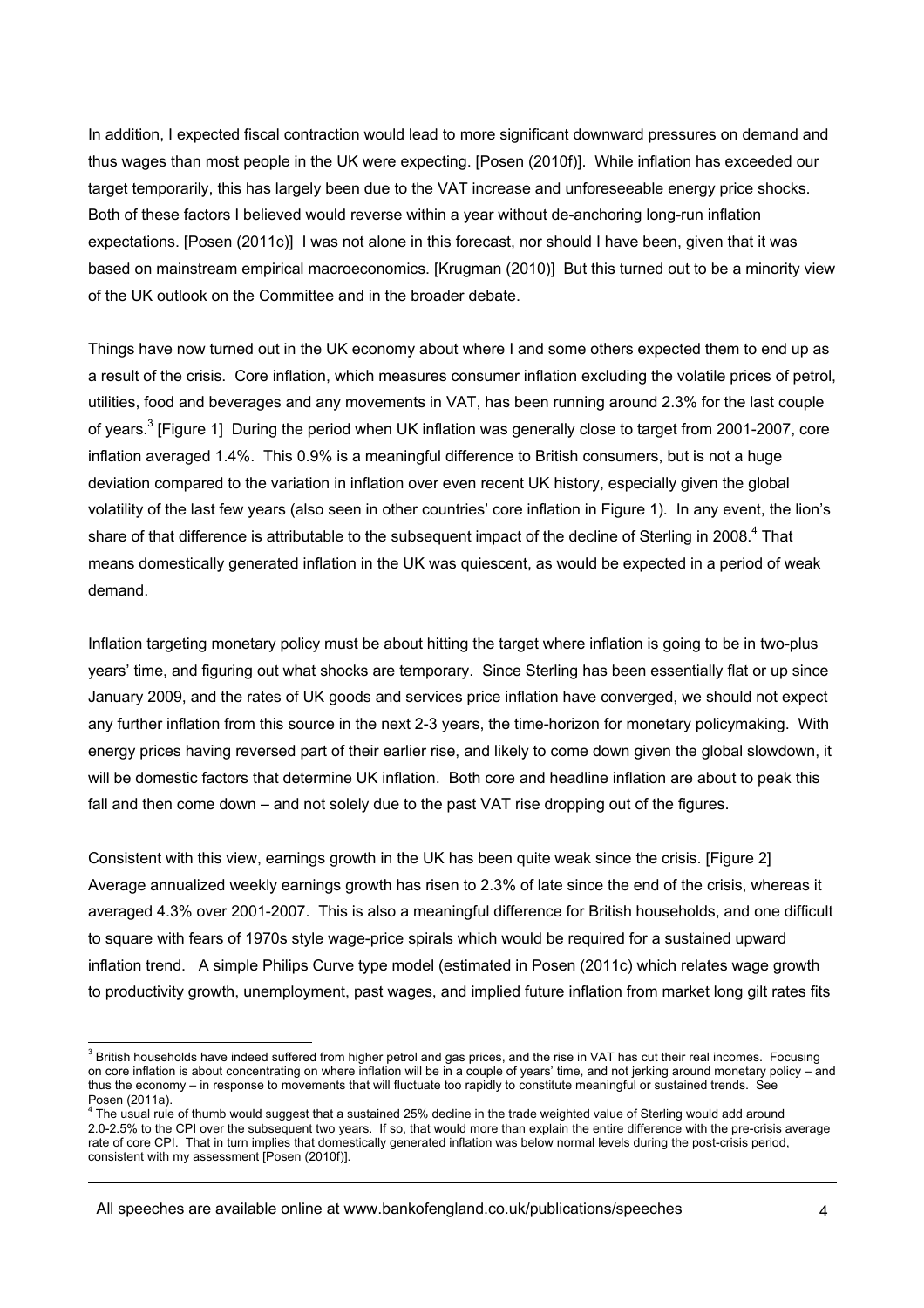the data reasonably well – meaning unemployment has a significant negative effect on British wage growth that is little changed for the last 25 years.

My forecasting model did underpredict the recent return of earnings growth to (only) half of its pre-crisis trend rate. There is strong evidence, however, that few companies impose wage cuts or even near zero wage growth outside of periods of overt recession (as the model ignoring this institutional reality predicted).<sup>5</sup> In short, there is something of a wage floor around zero. Allowing for that, the model captures what is going on. That means in practice that there is no more effective real wage resistance than there was in the late 1980s. Given that unemployment is likely to be stable or rising in coming months, UK earnings growth will continue to be far lower than the rate consistent with the inflation target over the medium-term.

In what should have been an unsurprising development, given the situation, UK consumption growth has fallen off a cliff. When real incomes are falling because of the potent combination of shocks to purchasing power (even if one-time, not trends), weak earnings growth, and consumption tax increases, households will cut back on consumption. As shown in Figure 3, over the course of the last 18 months, the average of private-sector forecasts for consumption growth in 2011 have fallen by over 1.5% points to below zero. In contrast, the perspective I have set out expected consumption to be over 1.0% lower in 2011 than the MPC modal forecast, because it assumed a larger multiplier on fiscal contraction and lower earnings growth $^6$  – which turned out to be the case. $^7$ 

Some will claim, however, that the surprise rise in energy prices this past spring was a major contributor to the slowing of consumption, and thus that the underlying UK economy was not weak and/or that fiscal contraction was not that important. This strikes me as mistaken. For one thing, it fails the simple test that about 1.0% of the 1.5% decline in forecasts shown in Figure 3 occurred prior to the unanticipated oil shock. Similarly, forecast (and actual) consumption growth continued to decline even when the price rise of oil partially reversed itself. Recent studies by Bank staff (Harrison, et al (2011); Millard, et al (2011)) suggest that when taking the entire impact on the British economy into account – including the effect of energy prices on British energy producers and their shareholders –, the cost to income from sustained changes in energy prices is smaller than many assume. $8$ 

Finally I would note that in the past, the energetic UK consumer has at times shrugged off energy price increases and kept on spending. If the energy price rise had a large impact, that would just reflect the unsure footing of our consumers in a time of fiscal contraction, ongoing high unemployment, and slow earnings growth, as well as great uncertainty. Any increase in uncertainty regarding developments across the Channel and across the Atlantic may explain only the very latest additional downturn.

 $^7$  Unpublished, but given the Committee's published GDP forecasts one may surmise that the modal consumption forecast was at any given time near or a little higher than, the average presented here.<br><sup>8</sup> I am grateful to Marilyne Tolle for discussions of these and related analyses.

<sup>&</sup>lt;sup>5</sup> See Akerlof, Dickens, and Perry (1996) and Bewley (1999), and more recent empirical work in that vein.<br><sup>6</sup> On the effectivences of fiscal poliny in such contexts, see Kutteer and Pesso (2003) and Leigh, at al. (201

<sup>&</sup>lt;sup>6</sup> On the effectiveness of fiscal policy in such contexts, see Kuttner and Posen (2002) and Leigh, et al (2010).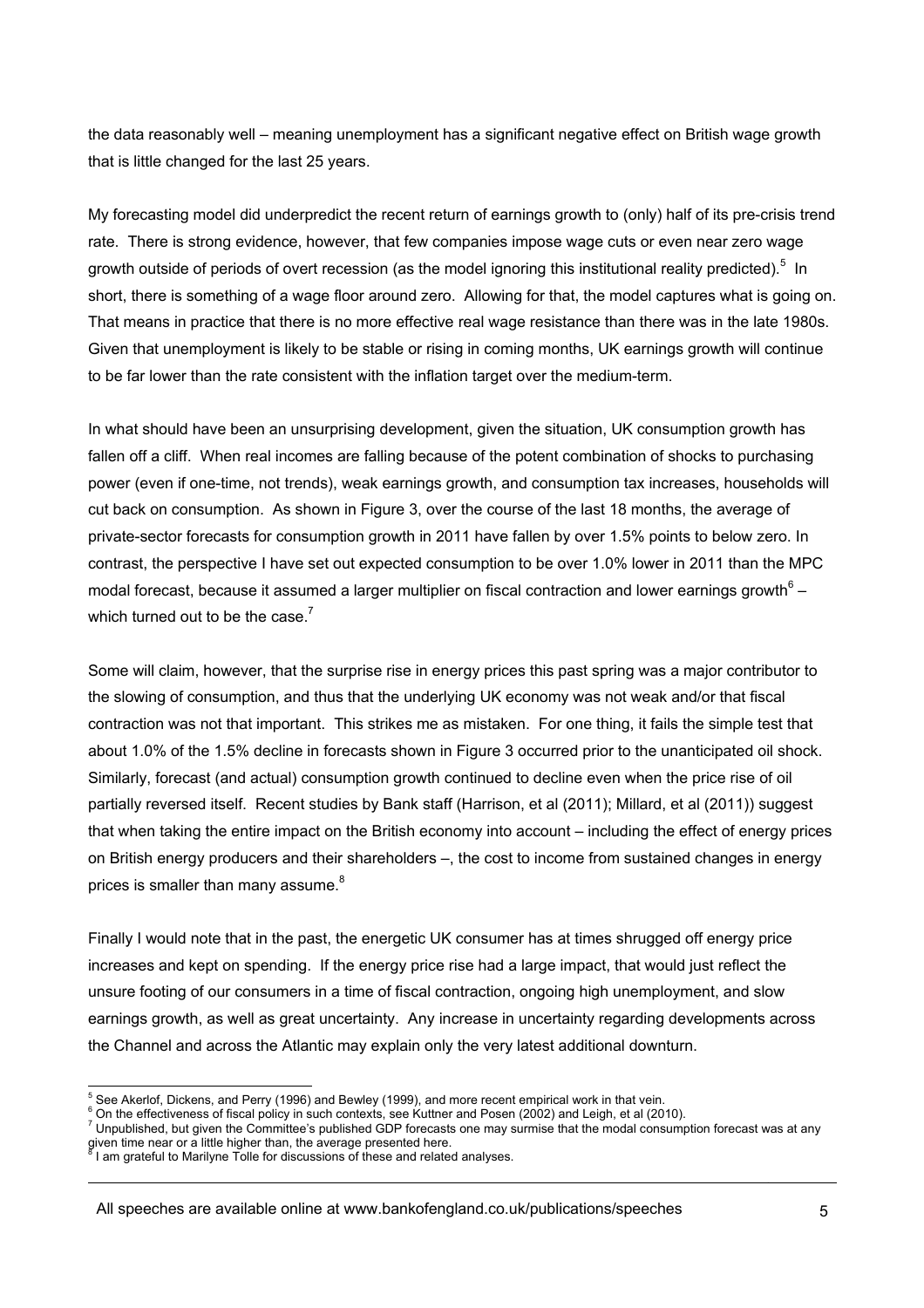The point is that the UK's economic recovery is weak, and has been weak in precisely the ways that fit with a mainstream view of what happens following a financial crisis.<sup>9</sup> Given that dynamic, there is no reason to think that there will be sustained higher inflation in the UK, and or even that core inflation will remain at current levels. Given that dynamic, there is plenty of reason to think that British aggregate demand is below potential, and will continue to be for some time. Given that dynamic, there is still room for monetary ease to stimulate demand further. And given that dynamic, a failure to adequately close the output gap and reduce unemployment through demand management could permanently erode the productive capacity of the United Kingdom and some of its workers. (Posen (2010c)) That is the case for doing more, confirmed by recent experience.

The MPC's mandate is to meet the inflation target over the medium-term. Responding to these facts appropriately does nothing to compromise our pursuit of that mandate. In fact, I would argue (and have argued and voted accordingly) that, given the path of consumption, wages, fiscal consolidation, and of GDP more broadly, it is likely that inflation will be below target by a year from now and beyond. Thus, monetary stimulus is consistent with fulfilling the inflation target, and that was to be anticipated a year ago for hitting the target a year from now. The only domestically generated reason to be worried about inflation would be if inflation expectations rose, despite this outlook, and translated into higher prices and wages, despite the lack of confidence. This was not going to happen and has not happened. (Posen (2011c)).

As I have put it recently, such concerns are chasing economic ghosts that are not there. Posen (2011b). As shown in Table 1, measures of long-run inflation expectations for the UK, particularly those of market participants and extracted from gilt prices, have remained near their average levels consistent with meeting the inflation target. Some surveys of short-run household inflation expectations have risen along with observed CPI; they have also bobbed up and down with recent CPI movements, and shown no sign of becoming unanchored. And to the degree they have drifted up, they have little implication for the outlook or thus for monetary policy. Critically, my estimated model of earnings growth does not include measures of household inflation expectations as a determinant of future wages. That is because the data simply do not offer any evidence in support of such a role for those expectations. As I said before the Treasury Select Committee in June, "The household [inflation] expectations measures are signs of concerns and experience by households. They matter, but they are not a good forecast for what is going to happen." (Transcript (2011))

All speeches are available online at www.bankofengland.co.uk/publications/speeches

 9 Again, see Abiad, et al (2009), Meier (2010), Reinhart and Rogoff (2010), and the references therein.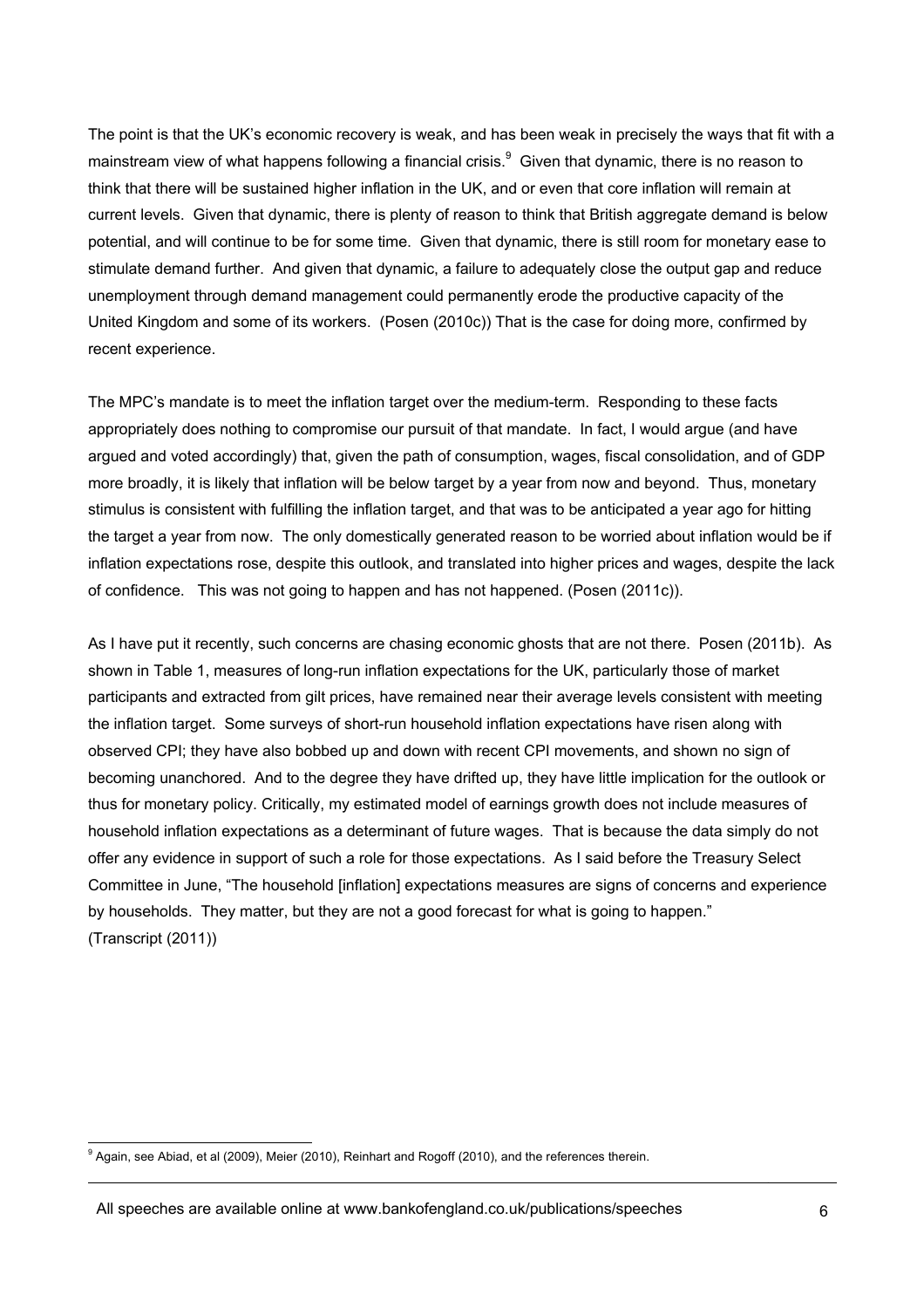### **More Monetary Ease Means More Restructuring**

Every downturn is a combination of cyclical and structural factors. One can and should acknowledge that there is a substantial output gap in the UK and in other post-crisis economies, and still recognize this reality. [Pisani-Ferry and Posen (2010)] There is clearly a supply aspect to the UK's current economic problems. As many have observed, we do need to rebalance the economy from imports to exports, consumption to savings, public to private spending, and from the financial sector to everything else.

The process of rebalancing will require movement of capital from older industries and activities to newer ones—that is, investment. And investment opportunities arise from real developments in technology, in entrepreneurial insights, in changing economic structures at home and abroad. That means that individual projects' long-run returns exist to some degree independently of swings in markets and of the economy in general. Sometimes, short-term revenue prospects may be lowered by general slow growth. And an ability to attract investors may be limited by the overhang of others' pre-existing debt. (Koo (2008); Eggertsson and Krugman (2011)) In other words, restructuring the British economy is inhibited by a financing problem.

This is evident in Figure 4, showing the level of business fixed investment in the UK, as well as in the US, France, and Germany since 2000. The boom of 2007-08 is evident (though not as striking here as it would be on a chart of real estate prices, an important distinction), as is the collapse of 2008-09. Except for France, recovery in investment has been limited, and most limited in the UK.<sup>10</sup> Figure 5 presents the catching up the UK has to do in business fixed investment, if we were to project the trend from 2002:Q1 to 2007:Q1 to the present day - a shortfall of about 2.0% of GDP by now. This seems to me to be an underestimate of the investment to make up for two reasons. First, as we know, a lot of what was termed 'investment' during the boom years was misallocated wasted capital. Rather than talking about a capital overhang from the boom, we should think about what projects were ignored. Second, if we are to restructure, for example to make lasting advantage of the boom in UK manufacturing at present, we will need more than trend investment to get the expanding activities up to speed.

While diminished investment demand due to uncertainty and slow growth plays some role, credit supply issues are seen logically to be the predominant source of the investment shortfall – especially since there are positive net present value real opportunities going unfunded.<sup>11</sup> As Daly and Paul (2011, p.5) recently and rightly pointed out, the combination of weak lending growth and high lending spreads suggests that limits on credit supply are the bigger source of low investment than lack of demand. They also note that observed spreads on lending rates "only reflect the rates on lending that has been approved, the 'shadow cost' of new

All speeches are available online at www.bankofengland.co.uk/publications/speeches

l  $10$  This is, of course, a variant in the same spirit on Governor King's justifiably famous remark "It's the levels, Stupid" regarding how to judge the recovery of the UK economy. (Bank of England (2009)).

See among others Barrospide, et al (2010), Claessens, et al (2009), Duke (2011a), Mach and Wolken (2011), Posen (2010d), Puri, et al, (2011), and Robb and Reedy (2011).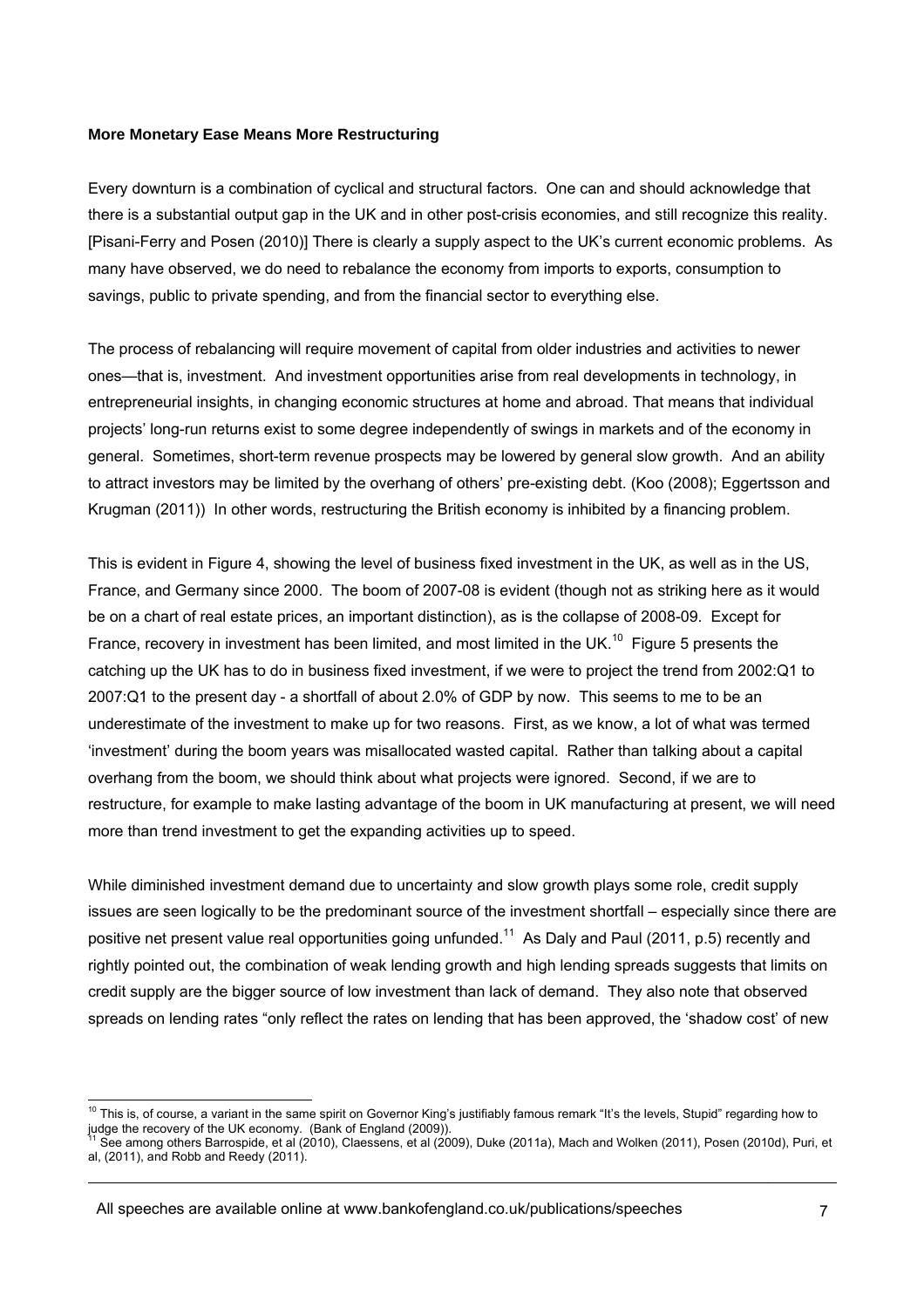loans – i.e., reflecting the cost of loans that have been refused and, therefore [for which] no interest rate has been set – is likely to be even higher." Recent increases in British and other banks' CDS spreads will make credit conditions significantly tighter going forward, if sustained.<sup>12</sup>

This can be seen in Figure 6, where growth in credit to non-financial corporations is tracked since 2000. While the heights of lending growth seen in the mid-2000s could not be sustained (especially in the UK, where we had the biggest credit growth boom), having negative credit growth in aggregate, as remains the case in the UK and Germany, is a reflection of the damaged lending system. As with the investment number, this also hides the fact that many of the over-indebted borrowers are crowding out new lending and borrowers. Thus, the level in the past should have been discounted and the current effective level is even worse. And as I am sure this audience is well aware, business lending is even scarcer for non-corporates, that is most small businesses, as seen in Figure 7. The UK has a generalized financing problem for domestic non-financial businesses, one that is in part structural and long-term, but one that has been made much worse by the economic crisis and its aftermath. (Posen (2009c))

Easing monetary policy can partially alleviate generalized financing problems. You may have heard some opposing claims that monetary ease will only impede restructuring. The Austerians (as Paul Krugman has termed them) insist that easier credit keeps the bad businesses open and thus prevents capital flowing to the new opportunities. Supposedly, a tightening of monetary policy will thus accelerate the pace of restructuring. This, however, makes no sense, and has failed everywhere it has been tried.

Many of you are businesspeople, some running small and medium-sized enterprises (SMEs). Let's think this through from your experience and the experience of those you know. As credit conditions tightened precipitously during the crisis, and then loosened only somewhat since early 2009, have those denied credit been primarily undeserving firms? Have positive net present value investments in your businesses, let alone in new firms or industries, been readily funded? Have banks been more likely to cut off "bad" borrowers who happened to owe a lot than good low-risk borrowers who can be asked to pay their debts in full? Have banks been more willing to look at a company's fundamentals and prospects, underneath any short-term liquidity difficulties? And as the UK banking system has become more concentrated in fewer, larger banks, has banks' willingness to deal with small and new growing businesses gone up?

Of course not. Even discounting the inherent tendency of SMEs to whine about their bankers (which you realize that I have to do), I am sure that your experience and that of other businesspeople shows the opposite is the case. The aggregate data on credit and investment in the UK clearly demonstrates that

All speeches are available online at www.bankofengland.co.uk/publications/speeches

 $12$  I am going to leave aside the contentious issue of regulatory capital requirements for banks versus their short-term willingness to lend, since that is outside the MPC's remit, and the Independent Commission on Banking has just issued its report. I would note, however, that my research published *prior* to joining the MPC suggests that the negative impact of forcing banks to hold sufficient capital on lending is usually vastly exaggerated by self-interested parties. This is in large part because better capitalized banks attract more stable funding (retail and wholesale), have a lower cost of capital, make better allocation of loans across borrowers, are more willing to writeoff legacy bad loans, and reduce uncertainty in the economic system more generally. All of that combined can offset much if not all of any transitional cut back in lending as capital is raised. See Posen (1999a, 2009a, 2009c). Miles, Yang, and Marcheggiano (2011) using a model come to the similar bottom line that the impact on lending of bank capital raising is exaggerated.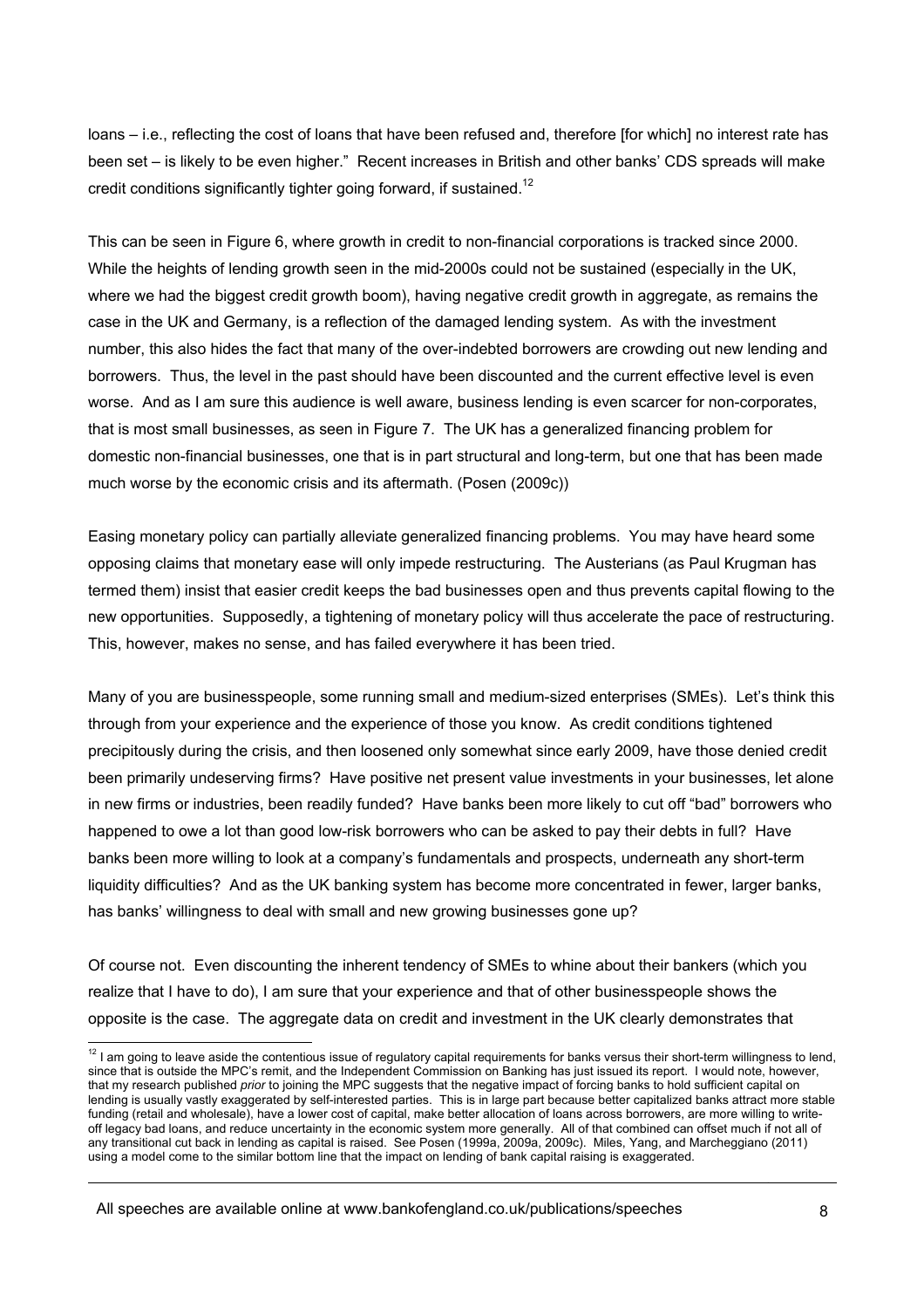tighter credit conditions among fewer banks are not leading to better lending decisions. If anything, the availability of credit remains especially low for SMEs and for new firms. The creation of new firms is essential to the recovery of employment and the restructuring of the economy, and they require financing (Haltiwanger, et al (2010); Beck, et al, (2004))—and it's just not happening now.

Years of accumulated economic research are consistent with this sensible assessment of what happens in a credit crunch. Financial intermediaries and markets allocate credit less well under conditions of stress, with a bias against small firms who need to be carefully assessed and against new firms who have no track record.<sup>13</sup> Larger banks in more concentrated, less competitive banking systems are also biased against small and new firm lending in a similar fashion.<sup>14</sup> In the UK right now, we have both: financial stress and overly concentrated high street banking. The amount of stress on and competition in the financial system is in large part a structural matter, subject to regulatory rather than monetary policy. But only in part, and only as part of overall credit conditions. Greater provision of liquidity and easier credit terms more generally, as well as greater appetite for risky assets, can all be provided by monetary ease. Those conditions also directly influence the behavior of financial intermediaries.

For all the talk about monetary austerity promoting creative destruction, it does not work that way. In Japan in the 1990s for example, a period of insufficiently aggressive monetary stimulus fed the lending to zombie companies, i.e., unproductive borrowers on whose loans the banks could not afford to take losses (Caballero Hoshi and Kashyap (2008)). It was only when macroeconomic policy led a recovery in Japan in the 2000s that capital flowed out of the places it had been trapped and into new and growing businesses. Posen (2009a, 2010a) Similarly, in the aftermath of the U.S. savings-and-loan crisis, real reallocation of credit from bad banks and borrowers to worthwhile investment only began in earnest when monetary policy eased in the late 1980s. In short, sometimes destruction is just destructive.<sup>15</sup>

Of course, it would be better if there were fundamental reform of the British banking system as well as monetary ease. (Posen (2009c)) Greater competition in high street lending in the UK is essential, both in the short- and the long-run. It will be easier, however, for new entrants to the banking system to succeed and for the Government to encourage such entry when liquidity is readily available and when interest rates are low. And until such time as the banking system is restructured, we need to encourage the currently operating banks to make better decisions. Easing monetary policy helps on both counts. (Posen (2011b))

 $13$  The literature starts with the insights of Akerlof and of Stiglitz regarding imperfect information in financial markets and their macroeconomic effects. Recent evidence on how new firms get hurt during credit crunches includes Erel, et al (2009, 2011) and Robb and Robinson (2010). See also Blanchflower and Oswald (1998) and Aghion, et al (2009) on financing constraints and entrepreneurship.<br><sup>14</sup> See Berger, et al (2002), Guiso, et al. (2002), Strahan and Cetorelli (2004), and Carow, et al (2004, 2005).

<sup>&</sup>lt;sup>15</sup> See Caballero and Hammour (1998, 1999, 2000a, 2000b) and the discussion in Posen (1998, ch. 6).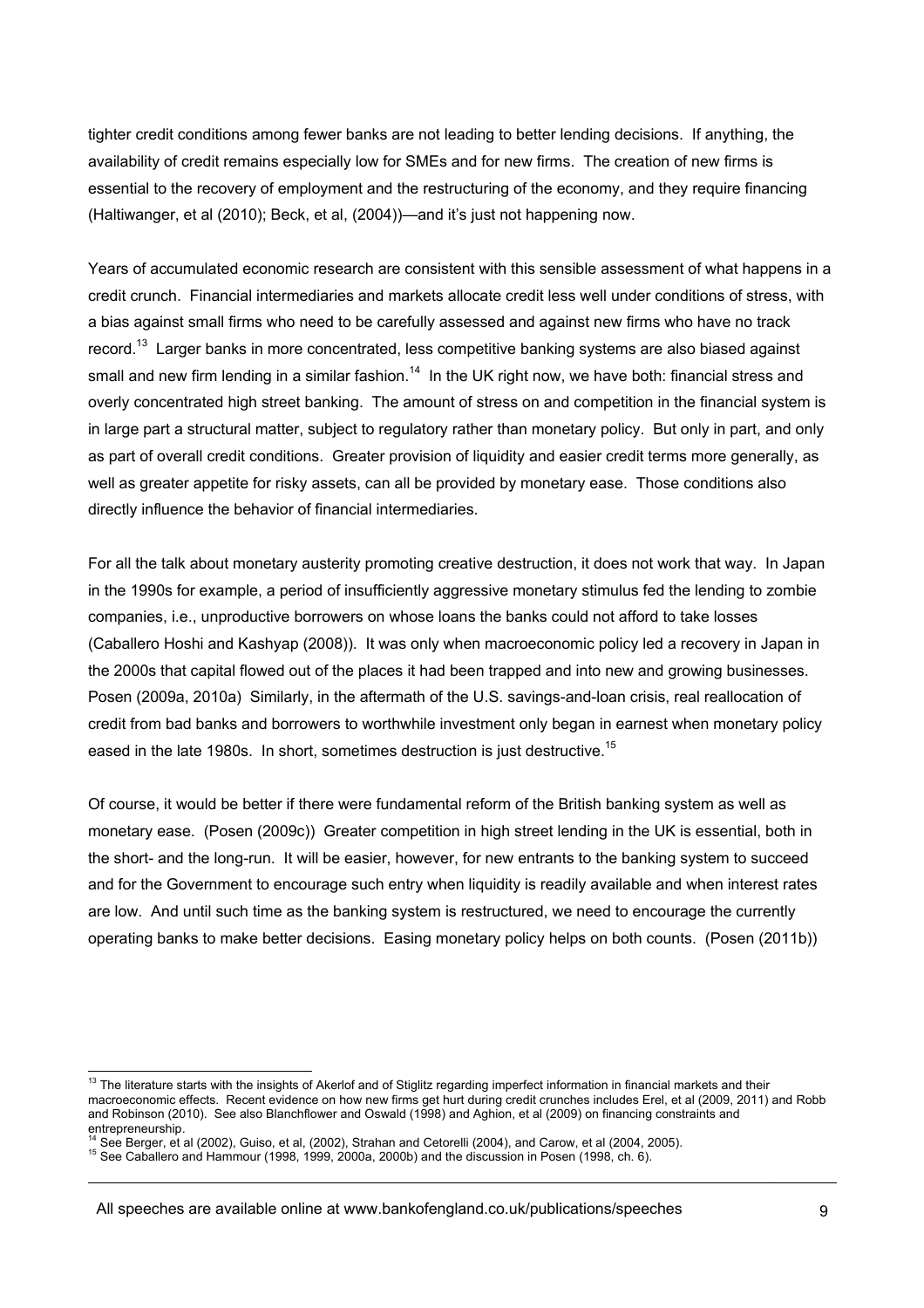### **More Good Old Fashioned QE is Needed, Much More**

Another source of policy defeatism is widespread claims that our previous "unconventional" efforts to stimulate the economy either were not terribly effective or are likely to be ineffective if extended today. This is another false belief. It is as though the fact that the British economy (or the American, for that matter) is not fully recovered after our previous rounds of QE is evidence that QE failed to work. Even on the face of it, that is a strange type of logic. We know that infusions of QE to the economy have been closely associated with large falls in interest rates out the yield curve of comparable size in the UK and the US. We know that the relative price of riskier assets has gone up, indicating greater demand for them, when QE has been undertaken. And we know that banks have received increased deposits and investors and households have expressed increased confidence in the wake of each round of additional QE, in both the UK and the US.<sup>16</sup> In any understanding of how the economy works, this has a stimulative impact, just as a cut in Bank Rate does through the very same channels. $17$ 

Again, let's return to common sense and our personal experience. You (or probably better, you and me both) might be taking medicines right now to reduce your blood pressure and your cholesterol levels. A huge body of scientific research as well as basic chemical logic tells us that these prescription medicines do reduce the intermediate targets of cholesterol and blood pressure. A huge body of scientific research establishes as well that high blood pressure and cholesterol are associated with a higher risk of heart disease and stroke (god forbid). Millions of people like you and me take these medicines as a result, serious side effects are rare and can be easily discerned, and we can see readings of our BP and cholesterol decline. As a result, our doctors and even our public health officials recommend they be widely prescribed. Yet, it is difficult to prove directly that taking these medicines prevent heart disease and stroke, given how many other factors are involved in those outcomes. Only after a lot of time passes and a lot of cases are seen has the statistical association between some of these medications and the ultimate health goals been established. And even then, it is no guarantee that any individual taking these medicines will not develop heart disease. But still we should take them and our doctors should prescribe them if we have the unfortunately right indications.

This is the same situation we are in with QE. We know it has a discernible significant effect on things like credit conditions, confidence, relative asset prices, and liquidity, as well as bank lending, in the expected and desired direction. We know that moving credit conditions, et al, in the expected and desired direction has a significant effect on macroeconomic outcomes in the desired direction, all else equal. We cannot on the basis of a handful of instances of QE programs in total estimate definitively the size of the impact that our

<sup>&</sup>lt;sup>16</sup> For assessments of the impact of the Bank of England's QE program, see Bean (2009), Dale (2010), Daly and Paul (2011), and Joyce, et al, 2010). For assessments of the impact of the Federal Reserve's QEI and QEII, see Chung, et al, (2011), Gagnon, et al 2010), and Yellen (2011). On prior QE experience in Japan, see Bowman, et al (2011) and Posen (2010a). All support this picture.<br>(2010), and Yellen (2011). On prior QE experience in Japan, see Bowman, et al (2011) and Pose 2010 Treasury Select Committee in Transcript ("I have as much confidence in the impact of asset purchases as I do in interest rate changes.") and in Miles (2010). See also Gagnon (2009).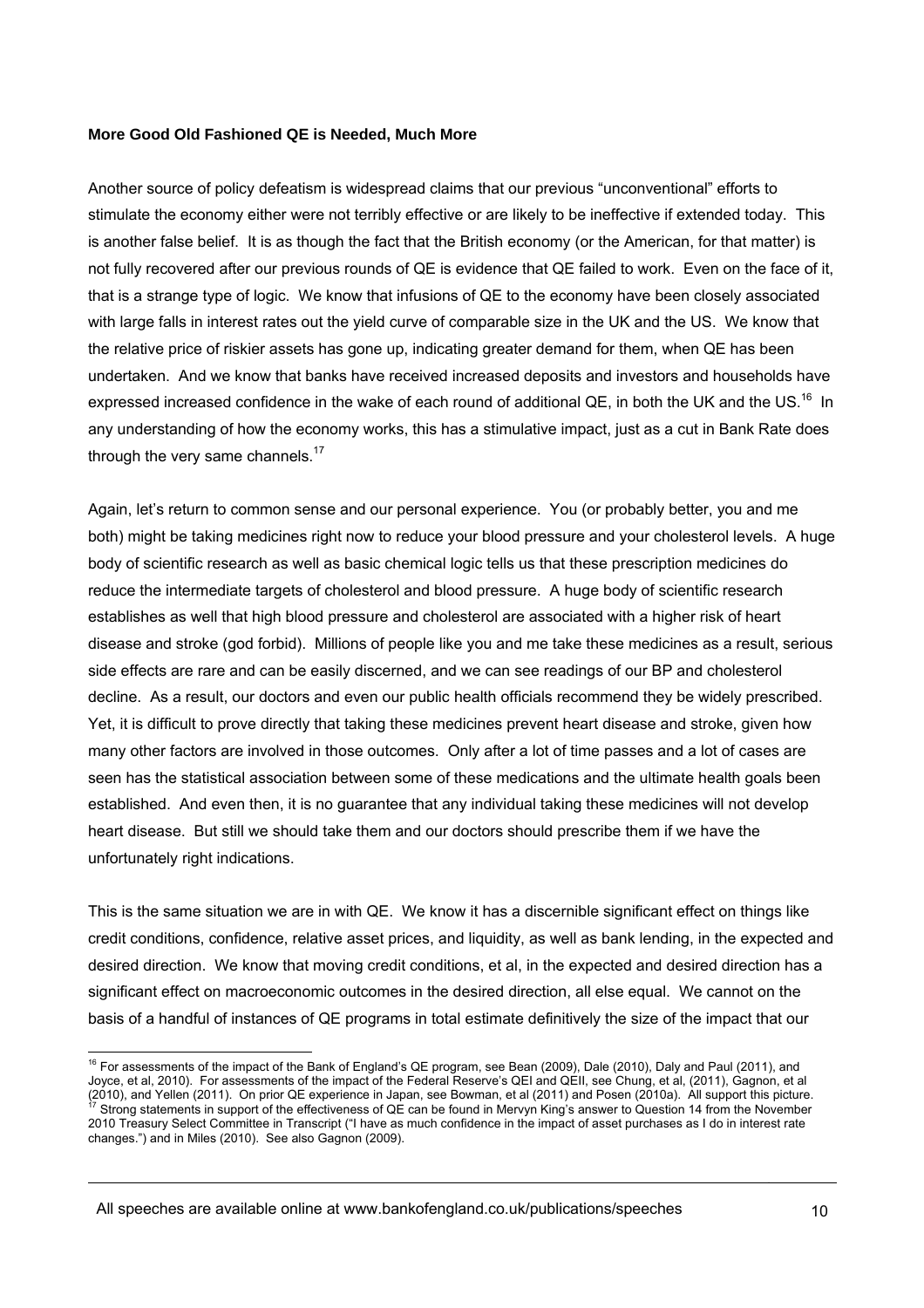programs to date have had on our economies – in part because these economies are busy having financial arteriosclerosis and rising blood pressure for a bunch of other reasons at the same time (that is why the QE was prescribed in the first place, after all). Evaluations of the fiscal stimulus program in the US at the start of the Obama administration have faced the same misperception for parallel reasons, and policymakers just have to do more of what is right in either case and get over being unappreciated.

Given the measurable impact that QE had on all these various channels of the economy – which by the way is no different than tracking the impact of a move in Bank Rate, which also works through all these various channels of the economy – it seems reasonable to think that GDP is at least 1.5% higher and inflation at least 0.5% higher in the UK than it would have been in the absence of QE.<sup>18</sup>

The state of the British banking system of course does matter to QE. That particular channel of transmission from QE – or from a cut in Bank Rate, were we not effectively at the Zero Lower Bound, for that matter - is impeded at present, for all of the reasons I listed in the previous section. This can be seen clearly in Figure 8, where broad money growth is anemic in the UK.<sup>19</sup> But as argued in Bean (2009), Dale (2010), and Fisher (2010), part of the point of QE was to go around the damaged banking system, and it still works to do so. True, the level of longer-term interest rates is lower than it was when we started QE in 2009, and the yield curve is flatter. But as Weale (2011) notes, there is still room to bring down the longer end of the yield curve. And as David Miles has pointed out on several occasions, as interest rates get lower, smaller moves in them will produce larger shifts in the prices of risky assets. QE also has a bigger impact via the confidence and liquidity channels when there is panic in financial markets and the substitutability between gilts and other types of financial assets decreases.<sup>20</sup> That would presumably be lower than in early 2009, although recent developments in financial markets suggest that these potential effects of QE are becoming larger again and arguably more necessary.

Bottom line, the MPC and our counterparts in the G7 central banks can do more QE without any delay, and should. It will help by affecting risk appetite, relative asset prices, liquidity, confidence, and available fund to banks significantly, even if the bank lending channel is still impeded. If anything, that is an argument to do more QE than we did before. If it will take somewhat more purchases to have the same effect as when the

 $18$  These are back of the envelope calculations for which I am solely responsible, and should only be taken as magnitude estimates. More careful estimates are being worked on by Bank and Federal Reserve staff as well as by independent researchers, and will appear in coming months.

Two of the factors at work here do depend upon the structure of the UK banking system. First, the UK, like Japan, has many fewer banks and many fewer small banks than Germany or the US, so damage in our system has a bigger effect on monetary transmission. (Posen (2009c); my exchange with MP John Thurso in Transcript (2011)). Second, France and Germany have not yet undertaken the needed amount of bank recapitalization in their banking systems, which artificially keeps broad money growth higher, and that must end, preferably sooner than later. (Ackerman (2011); Lagarde (2011); Posen (2007); and Posen and Veron (2009)).<br><sup>20</sup> See the discussion of this issue by Paul Tucker and myself before the Treasury Select Committee in Transcript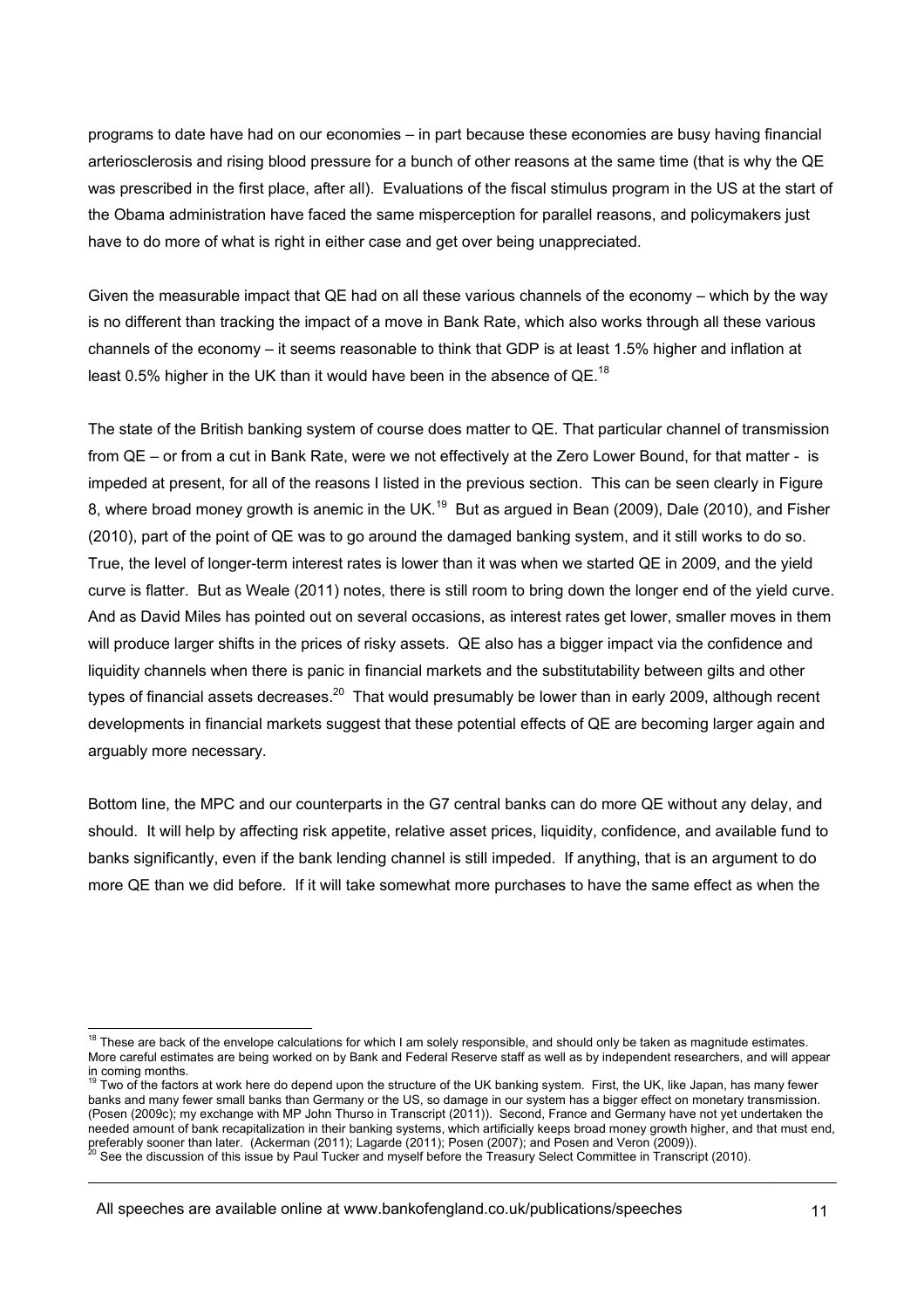economy was in overt crisis, but we know that effect is significantly greater than zero, we should simply up the dosage. There is no sign that negative side effects of this medicine increase with dosage, or are really evident at all. $^{21}$ 

So we should start with a minimum of £50 billion in gilt purchases in secondary markets, titled toward the longer-end of the maturity spectrum, over the next three months – arguably, given that the forecast appears likely to turn worse due to external developments than the largely domestic UK one I have based my call for more QE upon up until now, that number should be £75 or 100 billion.<sup>22</sup> Of course, there would be less leakage of its macroeconomic impact and more limitation on any exchange rate spillovers on our trading partners that do occur if the G7 (including Japan) were to undertake QE simultaneously. <sup>23</sup> But the UK can certainly do it alone, and cannot cause any global commodity price bubbles by so doing.  $24$  Runaway inflation is not in the cards, so we should do more.

# **More Coordinated Credit Creation is Needed As Well**

So far, I have argued that more monetary ease will promote desirable restructuring, and so the benefits of doing more are clear on the supply as well as the demand side. I have also argued that increasing significantly the amount of gilts purchased and held by the Bank of England in secondary markets will provide monetary ease through multiple channels as it already has done. So it will be effective doing more through that means. Just because we have one effective tool, however, does not mean we should stop there if the situation is sufficiently serious.

Unfortunately, the underlying economic situation in the UK and throughout the G7 is that serious. That central banks have failed to take sufficient additional stimulative action over the last year has made the prospects worse. Recent developments both across the Channel and across the Atlantic, even if largely foreseeable, may make things much worse in turn, especially since that would mean a simultaneous contraction in much of the advanced world. At a minimum, credit conditions in the UK have eroded

All speeches are available online at www.bankofengland.co.uk/publications/speeches

l 21 I am not going to review at this time the arguments for why QE has *not* contributed to bubbles in asset prices, or commodity prices, or exchange rates, or the legendary price of tea in China, beyond its effect on the macroeconomy through growth and domestic price developments. Just look at Sterling stable over the entire period of QE and since, the dollar down a grand total of 10% over two-plus years of downwards growth revisions and fiscal surprises as drivers more than two rounds of QE, the supply non-speculative driven

moves in oil prices, etc. See Posen (2011b); Yellen (2011).<br><sup>22</sup> I never was under any illusions about the strength of recovery post-crisis in the US or in central Europe, both for the reasons I have outlined today about the general pattern of post-crisis dynamics, and because of my expectations for fiscal problems in the US causing a W-shaped recovery (Posen (2009); Pisani-Ferry and Posen (2011)), and for banking problems in the euro area coming home to roost (Posen (2007); Posen and Veron (2009). While I got the timing on the former right in my forecast, I must admit to being sadly surprised at how long and far central European governments have been able to kick their banking problems down the road, and the effect of those

on Euro Area developments. (Posen (2011d))<br><sup>23</sup> It is worth reminding people that as an external member of the MPC, I never represent the Bank of England or the MPC in any official meetings, certainly not in any international fora. I am speaking solely for myself as an analytic matter.<br><sup>24</sup> This would not spare Australia, Brazil, Switzerland, and other 'innocents' who are victims of their relative vi

ugly contest in bond and currency markets, were the currencies of the G7 depreciate together. Were such a joint depreciation to put pressure on the China-bloc and other economies impeding global rebalancing, however, that would not be a bad thing. Even so, that would only be a side –effect of such a policy, and frankly I expect that sufficient stimulus would do enough to raise growth prospects and reduce deflationary risks that the western currencies might rise on net against the world.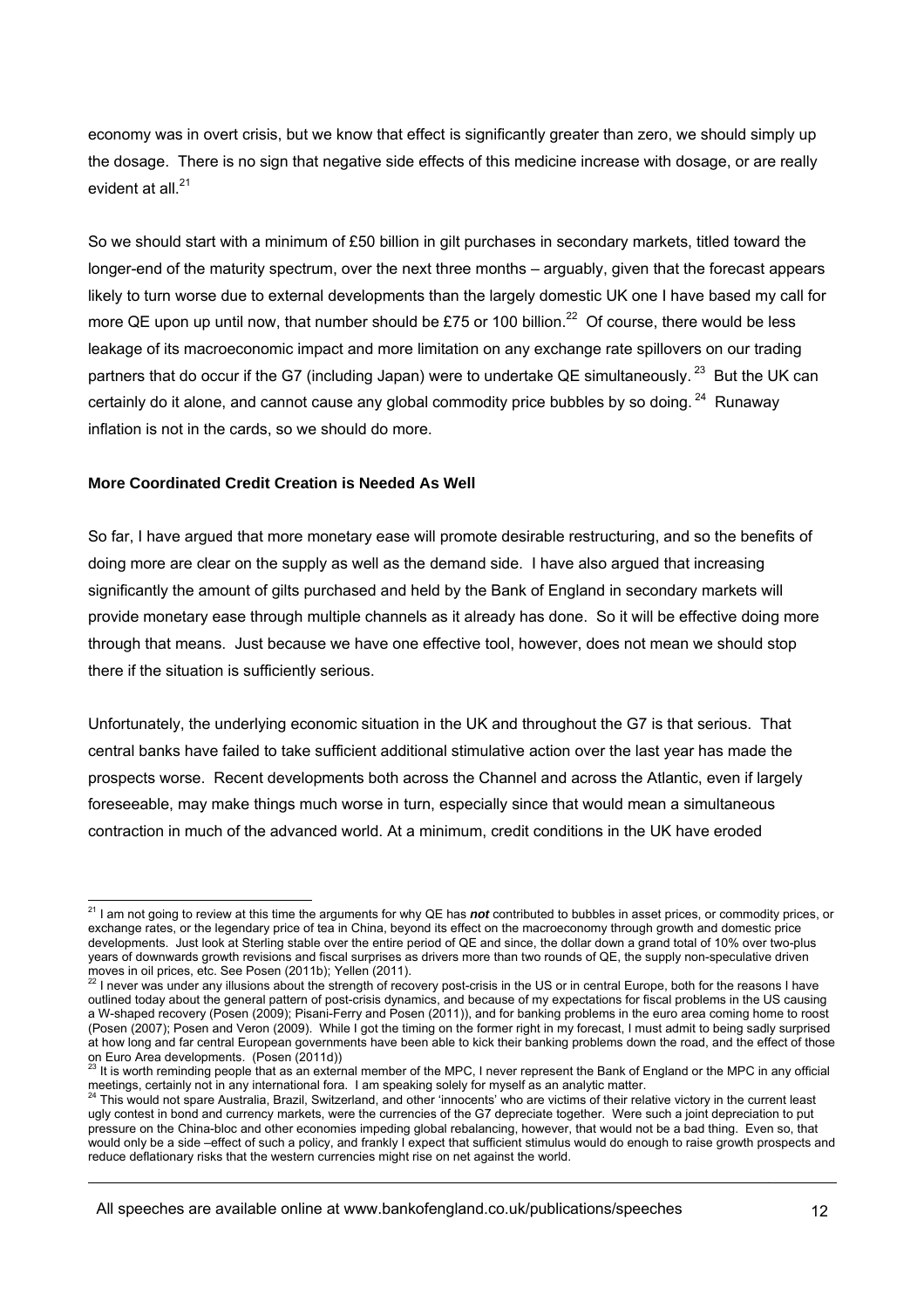sufficiently that our outlook in the face of continued fiscal consolidation at home and lower export prospects abroad could be very grim, even absent worst case scenarios eventuating.

In my personal opinion, it is time for the Bank of England and HM Government to explore ways in which we can jointly make up some of that credit and investment gap I spoke about earlier that is our particular problem in the current crisis. Improving the macroeconomic outlook and increasing financial stability in general through additional monetary stimulus will improve the situation, by whatever means we do that, including good ol' fashioned QE. But we need not settle for only working on the general economy. We can engage in forms of coordinated action that will target this shortfall more directly.

There are several very good reasons why the Bank of England has primarily purchased gilts so far, and only accepts for discounting high-quality assets that meet transparent previously set criteria. It is for the Bank's executive, in consultation with HM Treasury, to set the terms of what we may buy or what we may lend against. It is not for the MPC to decide. I agree with the Governor and my colleagues that getting into credit risk assessment through buying specific assets both is not a strength of the Bank, and would expose the Bank excessively to the perception of favoring specific interests. Fortunately, what I would like to propose today is completely consistent with the rules and limits under which the MPC and the Bank currently operate our lending and purchasing procedures.

I would suggest that the Government set up two new public institutions to address the investment gap by increasing the availability of credit to SMEs and to new firms.<sup>25</sup> One would be a public bank or authority for lending to small business, as already exists in many other countries (and thus can readily be designed in compliance with EU state aid rules). The Small Business Administration in the US and the Kreditanstalt fuer Wiederaufbau in Germany are two examples of the various forms this could take. The many recently unemployed lending officers from British banks, particularly from branches outside of the City of London, provide a ready skilled labor pool with which to staff such an institution.

A specific size limit on businesses having access to this lender would be set, and interest rates on loans could be set as a mark-up from LIBOR or other market rates (again, there is precedent for this kind of structure in other operations undertaken previously). Essentially, SMEs or new businesses which already applied to private-sector banks for loans and were turned down, can dust off their loan applications and collateral and offer them to this new lender. This should include as well trade credits and invoices due from larger customers which can be discounted short-term. Not all of these loans will be approved – we can set up incentives for the loan officers such that excessive losses are punished, probity rewarded. All that matters is that the new institution does not have the overhang of bad loans and insufficiency of capital that our previously existing large banks do. That will increase competition and drive down spreads, as well as

All speeches are available online at www.bankofengland.co.uk/publications/speeches

 $25$  Presumably, HM Treasury and BIS would do this, but that is for them to decide.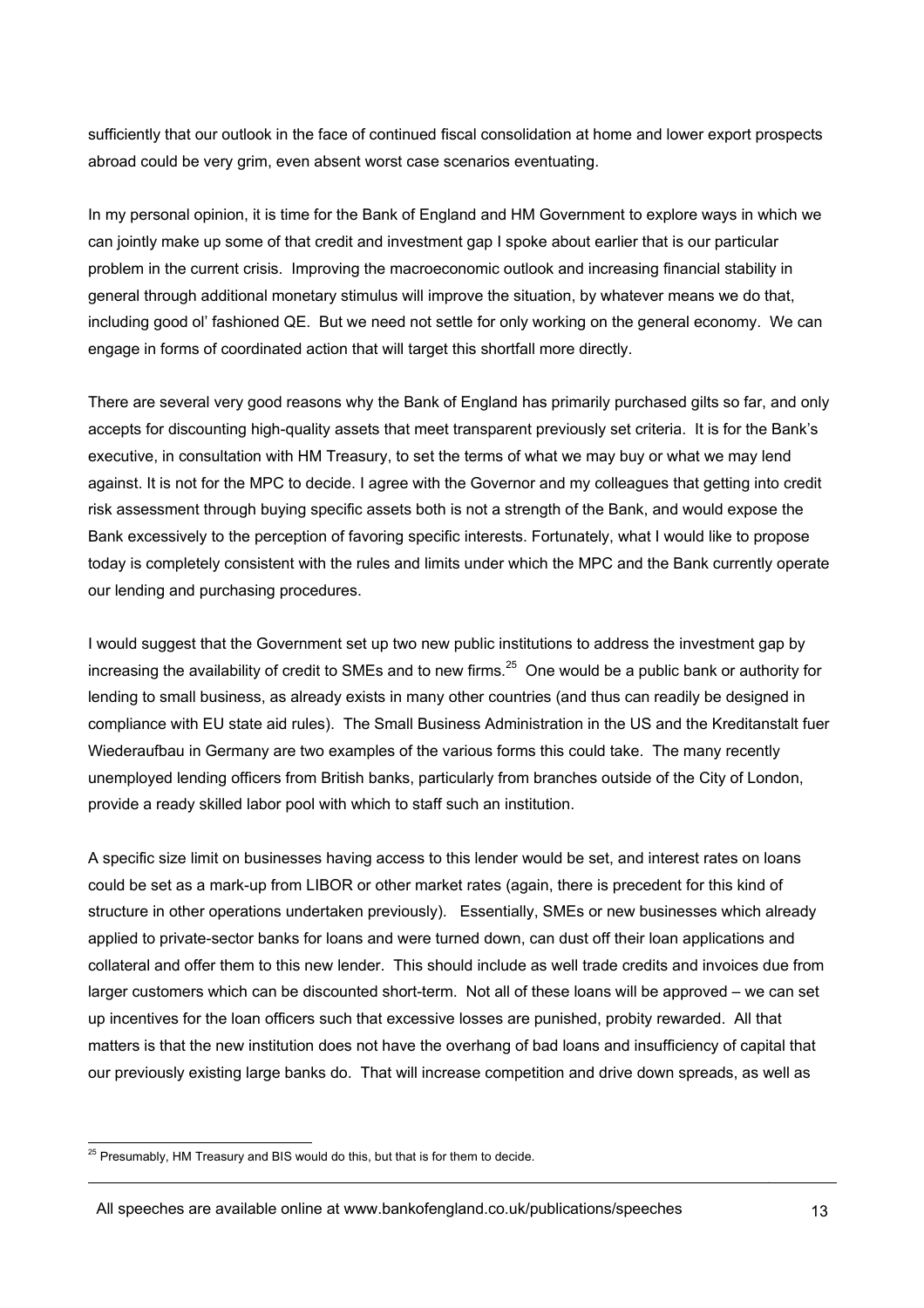making more credit available.<sup>26</sup> Again, this institution would in the first instance be choosing among loan applications already rejected by pre-existing banks, or which were told not to apply.

The existing banks will scream about the unfair cost of capital advantage such an institution would have, but that is a good impetus for them to write down more of their bad debts and raise more capital. Moreover, since the major banks in the UK have benefitted from a too-big-to-fail situation, any disadvantage they have in funding conditions is offset by the funding advantage they have over smaller or newer financial institutions, which they have gladly accepted. We should not get too worked up about creating some increased competition for market-dominating private entities.

Yes, over the long run of several years, and in normal times, the evidence is clear that public sector banks do tend to underperform private banks in credit allocation, and do tend to erode private banks' profits. Yet most if not all countries have ongoing public lenders of various types (even the US has the SBA), and their existence on a limited scale, while perhaps wasteful at the margin, does not lead to the destruction of the private-sector banking systems in those countries. (Posen (2009a)) Let us remember that the UK and other western private-sector banks did that themselves during a period of financial liberalization and privatization unprecedented in postwar economic history.

In any event, these are not normal times. The existence of such a public institution for lending to SMEs and new business is a response to the dysfunctional credit system we now have, and is likely to allocate capital better under such circumstances than in the normal situation. Since adverse selection is at work in the banking system, it will be easier to find good investment projects and borrowers that were overlooked than in normal times. Ultimately, this entity can and should be privatized, perhaps in more than one part depending upon its scale, when the situation improves. And just like with the financial institutions currently in the government's hands, such privatization would be an opportunity to restructure the British financial system to a more competitive one which provides better high-street lending, our historic financial weakness.<sup>27</sup>

The other institution I would encourage the Government to set up would be an entity to bundle and securitize loans made to SMEs. Essentially, we need a good version of Fannie Mae and Freddie Mac to create a more liquid and deep market for illiquid securities which can then be sold off of bank(s) balance sheets. It is worth remembering that for decades the mortgage 'agencies' in the US provided a vital service and did not undermine financial stability. It was only in recent years when they were allowed to keep mortgages on their own books in pursuit of excessive short-term payouts to their management, and were not strictly enough supervised given their perceived government guarantees, that they did harm (admittedly quite serious).

All speeches are available online at www.bankofengland.co.uk/publications/speeches

 $^{26}$  As has been pointed out, the Government as controlling shareholder in LBG and RBS could order those institutions to pursue much the same lines. I see some merit in this idea, but it would do nothing to increase competition and new entry, and cds and equity prices for those banks show the depressive power of the bad debt overhang on lending, even when government guarantees are in place. One could also do lending through local development agencies (Blanchflower (2011)) or buy other forms of corporate bills (Weale (2009). To my mind, however, in terms of economics and accountability, it is better to start fresh.<br><sup>27</sup> See my responses to Questions 40, 43, and 44 from the Treasury Select Committee in Transcript (2011).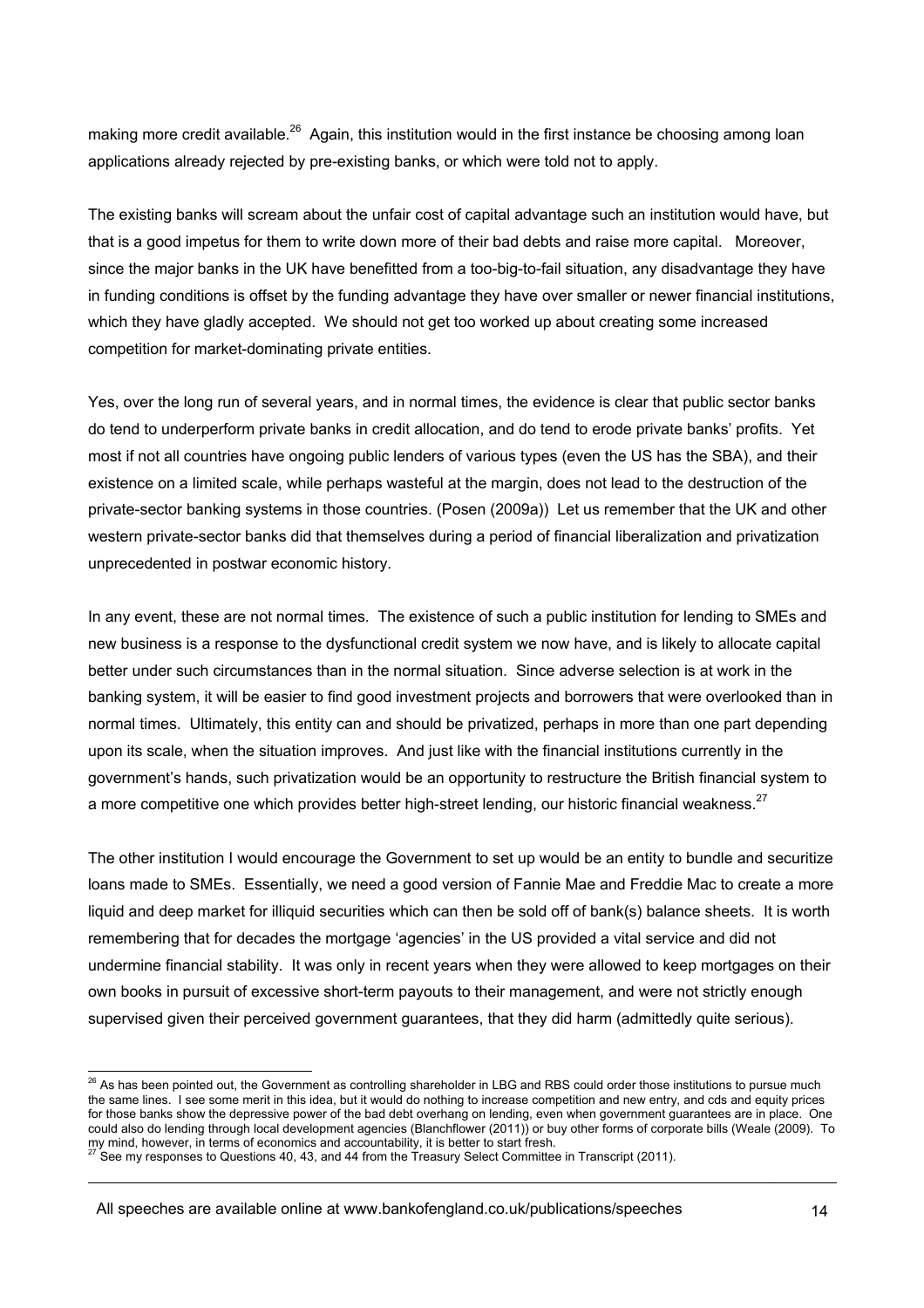That is why I suggest that such an entity should be a separate institution than the bank or banks which do the new SME lending, so it can be incentivized to scrutinize the loans being offered for securitization. I would also suggest requiring that the securities being issued by this agency – let's call it Bennie, the "British" Enterprise Investment Entity" –be comprised of loans very transparently sorted and distinguished by type, so segregated (no general Bennie securities). And I would say we should insist that the securities that emerge meet all the standards for high quality assets that the Bank of England currently insists upon to be willing to lend against something.

And this is where the Bank of England comes in. Both of these entities, the new SME lender(s) and Bennie, would need an initial infusion of capital. The Bank could then commit to discounting the securities from Bennie (so long as they meet our previously set standards) and, as needed, various loans and other assets from the new SME bank (though obviously not individual corporate loans and not those bundles of loans rejected by Bennie as sub-standard). Some might say the Bank can already do that without any further agreement or announcement. I would suggest that this misses the point and perhaps an opportunity.

The Bank has already set up various facilities and programs to try to stimulate the creation of private sector markets in forms of finance that are underserved but include good potential assets – including one facility to discount when large commercial customers have invoices outstanding to smaller businesses. (Fisher (2010)) These have failed to create such markets. The Bank need not limit itself to expressing its willingness to deal with such assets passively if they come. By announcing a commitment to lending the initial (gilt-backed) capital for these proposed entities, assuring all that such entities if well managed can have liquidity from the central bank as needed, and publicly supporting their creation, the Bank can do a lot to fill financing and investment gap in the UK. Furthermore, but aggressively pursuing more old fashioned QE, we can keep the economy and the credit system going until Bennie and SME Bank(s) are up and running.

Independent central bankers tend to get very squeamish about expressing support for any particular government proposal, especially when it comes to agreeing to buy government bonds (even on the secondary market).<sup>28</sup> Tragedies have occurred, however, when independent central banks let worries about the perception that they are too close to the fiscal authority prevent them from doing something constructive in times of crisis. That was an important cause of the policy passivity that led to the ongoing Great Recession in Japan in the 1990s: publicly expressed distrust and games of chicken between the Bank of Japan and their Ministry of Finance locked in mutual inaction. (Posen (1999b, 2000)) It was only when these institutions worked together publicly that Japan's macroeconomic policy stance credibly and sufficiently turned around. (Posen (2010a)) That kind of distrust and fear of fiscal and monetary officials being perceived as too close has also been a major cause of the tragic inability of the Euro Area to resolve its

All speeches are available online at www.bankofengland.co.uk/publications/speeches

 $^{28}$  As I said to the Treasury Select Committee in November 2010, I believe that the line should be drawn such that central bankers do not comment on broad political decisions about long-term goals of deficit reduction and their pace, especially around the time of elections.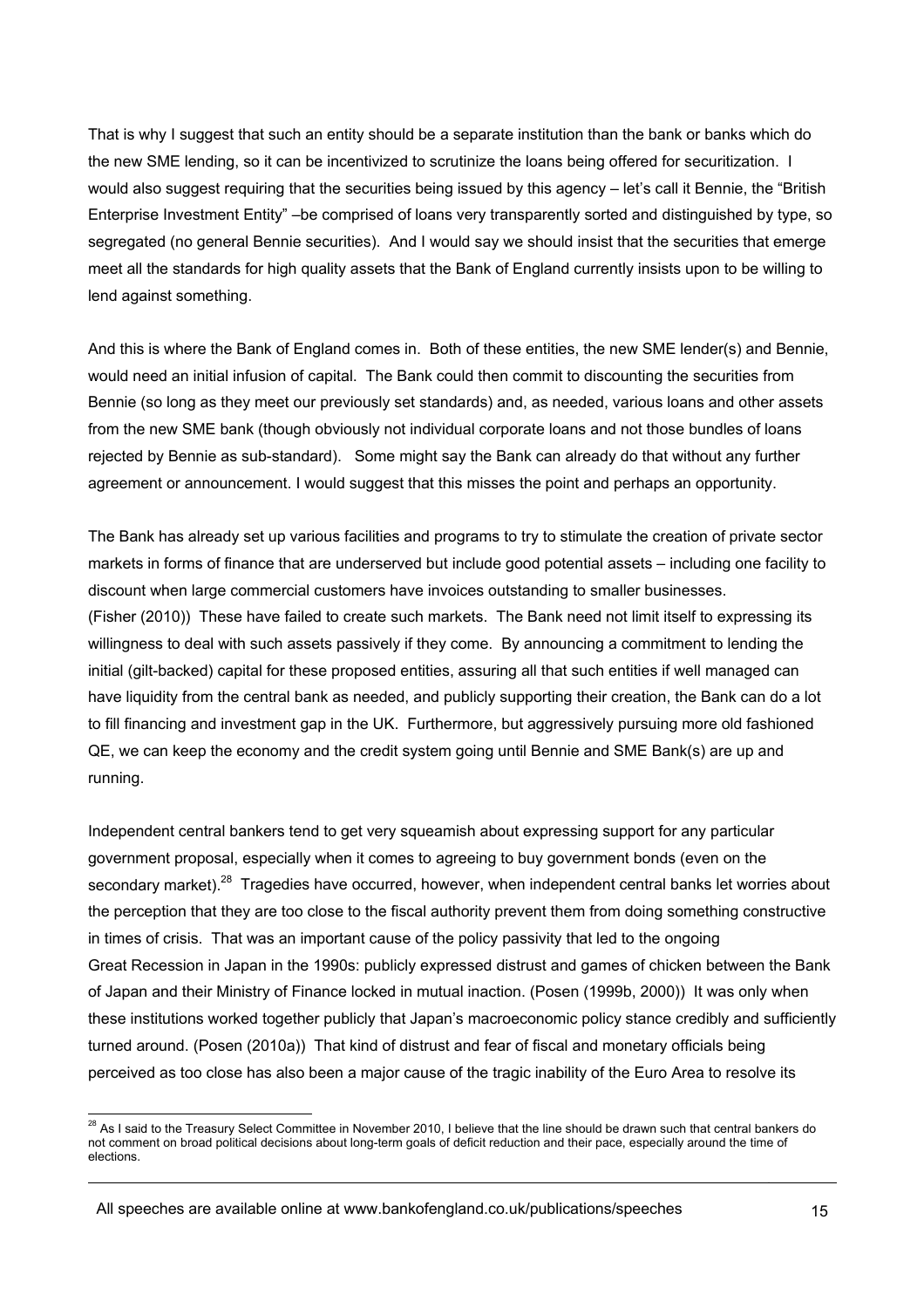problems. (Posen (2010a)) The willingness of the Federal Reserve to do the right thing on QEII, and thereby face down those critics who were ideologically opposed to the central bank doing what it always has done, buying government securities, is the right model.

Clearly, we do not suffer from such a tragic flaw in the United Kingdom at present. The Bank of England has had constructive relations and good cooperation with HM Treasury under all recent Chancellors, of whichever party. Governor King has made clear on behalf of the MPC the comfort we feel with coordinating policy as necessary at the present juncture.<sup>29</sup> I believe that the combination of now 19 years of the Bank's transparent and accountable inflation targeting regime, and 14 years of central bank independence under that regime, combined with the well-functioning political institutions of the UK largely assures this happy result.

All the more reason then, for the UK to take advantage of this happy situation at a time when coordinated activist macroeconomic policy is desperately needed, and when confidence in the effectiveness or willingness of policymakers to act is eroding. It is critical, however, that we do not get caught up in an "You first, my friend," "No, after you, my good sir," routine over who should make the first overture to whom to go through the door to more.<sup>30</sup> Even in places where relations between fiscal and monetary policymakers are constructive and not fraught by distrust, there is a tendency for joint efforts to fall between the cracks due to turf considerations and natural divisions of labor. We just have to be transparent about this, and we should get going.<sup>31</sup>

Other central banks facing different political environments may prove more reluctant to undertake such policy coordination and activism. While I feel my counterparts at other G7 central banks' pain, they have to rethink and overcome that reluctance. If the Bank of England and HM Government do implement something like the coordinated program that I am advocating today, and provide a successful example to other independent central banks in similar economic situations, so much the better. As I said in June 2010:

Central bank independence is not primarily a matter of reputation, but of reality—what matters is what central banks do, not whether they maintain an appearance of public disdain toward the messy realities of economic life…As a result, the counter-inflationary credibility of central banks is not fragile to *voluntary* purchases of bonds, public or private, made with reference to clear economic (as opposed to political) justification…Therefore, it is my contention that by acting responsibly to respond to the global financial crisis utilizing the tools available, including large-scale bond purchases, the major central banks will have enhanced their credibility and independence for the future.<sup>32</sup>

l  $^{29}$  "This has to be a decision for government, because it is a decision about the allocation of credit and distorting the way in which the banking system is operating. There may be good reasons to do it, and the Bank will certainly be willing to play its role as an agent for government in any scheme that the government decides that it wants to put in place."

<sup>&</sup>lt;sup>30</sup> Known in the US (at least to us old folk) as an Alphonse and Gaston routine. See Appendix below.<br><sup>31</sup> In my opinion, we still have to avoid having the Bank or MPC comment on the overall stance and goals of fiscal poli are inherently political issues and for the voters to decide. I do not see how any limited joint program that falls under the heading of monetary transmission and financial sector functioning and that mostly involves exchange of assets, as I propose here, could run afoul

of that line I have drawn.<br><sup>32</sup> Posen (2010b, p. 1-2). See also Posen (1999b): "Central bank independence is, however, a means to an end of good monetary policy, not a blind commitment to refusing any policy request, no matter how reasonable, just because it happens to come from elected officials."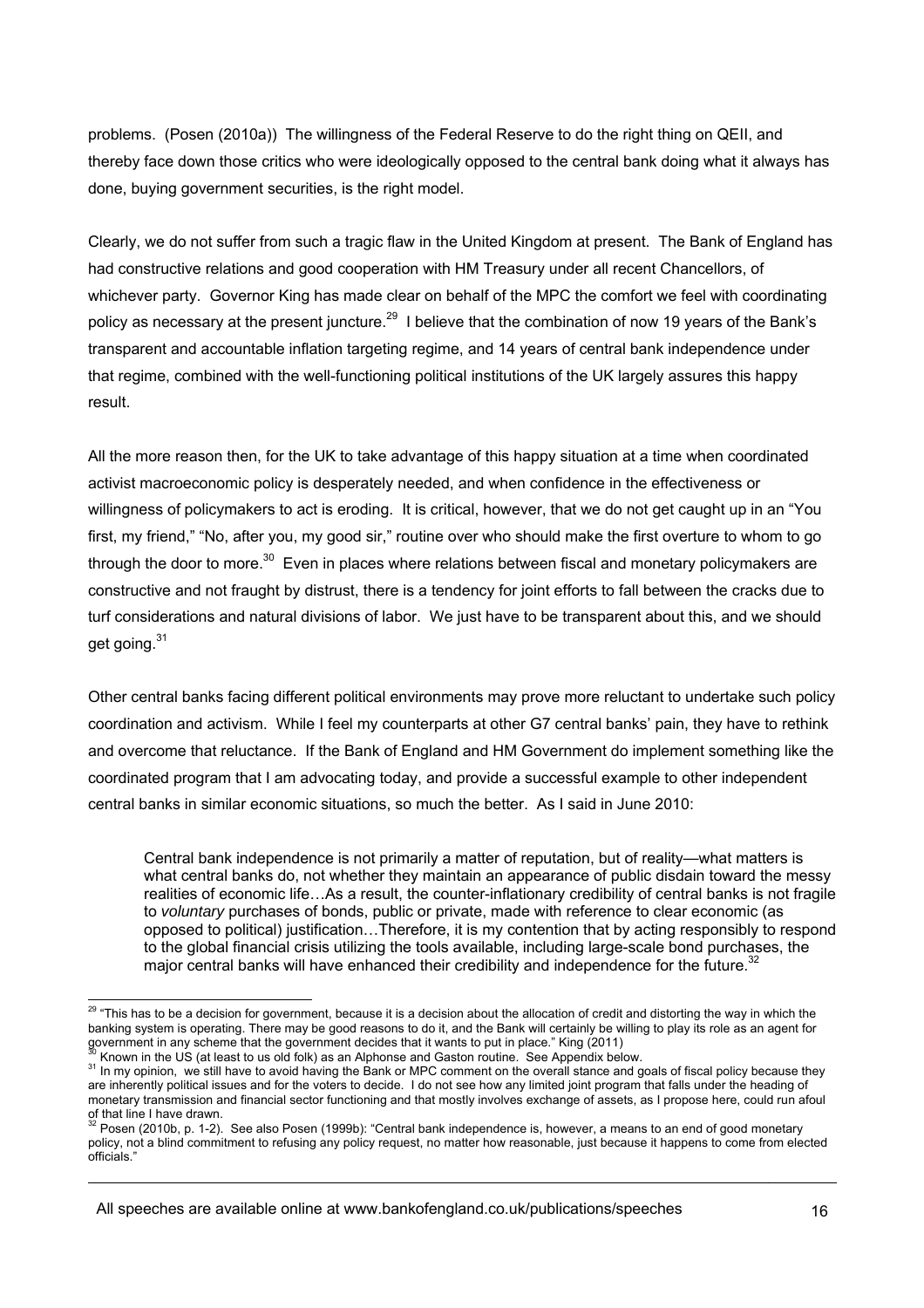I stand by that contention, and am proud to be working at a central bank that transparently and accountably deals with the more than messy economic realities we now face.

The specific government institutions and programs supported by the central bank must be targeted to the needs of the economy in question. Whereas for the UK the primary need is investment for SMEs and new firms, as I have argued here today, in the US it would be real estate and mortgage restructuring,  $33$  and in the Euro Area it would be bank recapitalization and restructuring.<sup>34</sup> But the general idea that the current economic situation is critical, and that coordinated monetary and fiscal action could turn the tide in the right direction, applies to all of the G7 economies.

# **Monetary Activism to Restore Our Risk-Taking Capacity**

My intent today in explaining how central banks can do more, and how the Bank of England in particular should do more right now, is to make a call to action. The British economy and the economies of our major trading partners are still badly damaged by the global financial crisis of 2008-2009. As a result, our recovery has been weak, and we remain highly vulnerable to economic setbacks – even in the absence of major external shocks. Also as a result, there is little threat of sustained higher inflation in the coming years. In fact, despite the one-time price shocks that hit British households, the best forecast for UK inflation given the current situation is that it will be below target in two years' time and beyond, if not well before then. Thus, there is a strong case for us to do more macroeconomic stimulus, and the case is only getting stronger.

The primary hesitation about doing more in many circles and among many economic policymakers is not regarding the goal, but the means. Mistakenly, there are doubts that more stimulus either could be beneficial on net, could be effective, or could be done without politically compromising central bank independence. These are indeed mistaken beliefs. As I have argued today:

- More monetary stimulus will encourage the right kind of restructuring, while excessive austerity will make useful reallocation of capital less likely, so stimulus is good for both demand and supply;
- More quantitative easing through large-scale purchases of government bonds will have a positive effect on monetary and credit conditions, but should be done on a large enough scale so as that effect is evident as well as sufficient;
- More explicit and active cooperation between monetary policy and governmental programs to rectify our resulting investment shortfall is not only good policy, but likely to enhance the credibility and viability of our monetary regime.

<sup>&</sup>lt;sup>33</sup> Bernanke (2011), Duke (2011b), Raskin (2011).

<sup>34</sup> Ackerman (2011), Lagarde (2011), Posen (2011d).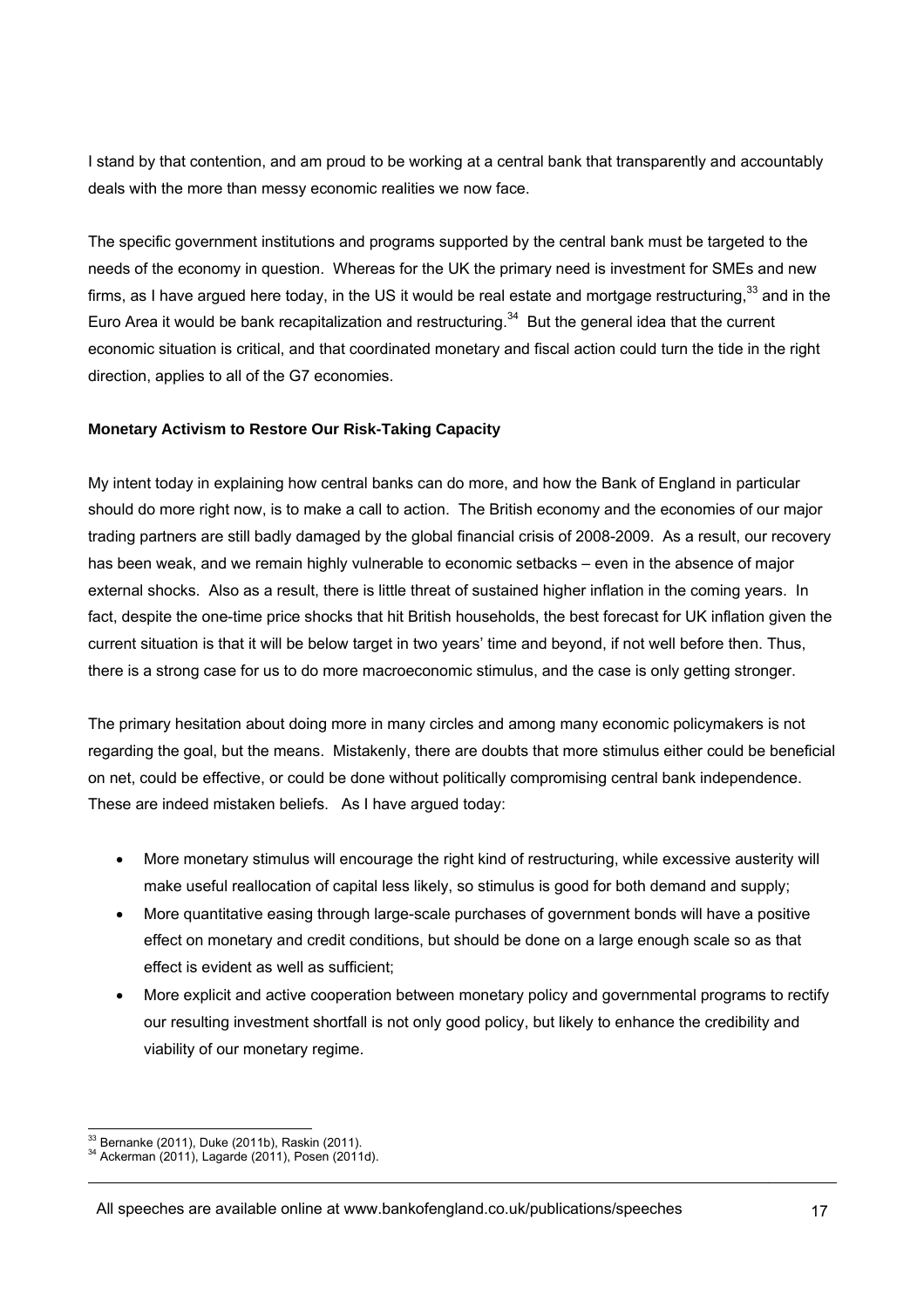That is why I propose that the Bank of England undertake more QE on a large scale immediately, and that the Bank and HM Government work together to create, capitalize, and make liquid new institutions for lending to new businesses and SMEs. Our current credit allocation problems and resulting investment shortfall is one of the biggest specific barriers to recovery and to sustainable price stability in Britain. Monetary policy in the form of more QE will address this shortfall. The Bank of England, however, can and should go further than just doing more QE to remove this barrier to investment and growth in new and smaller businesses. We can do so completely within the bounds of our mission, our legal mandate, and our responsibility to stay out of politics and out of specific investment decisions.

I propose this specific program because, at its core, our economic problem today is inability of our private sector to finance and take enough constructive risks. This is the result of the excessive accumulation of debt by many households and the losses our banking system incurred through mismanagement. $35$  Non-financial corporations are sitting on piles of cash rather than investing it (Figure 9). Investors are demanding higher risk premia to invest in even well-rated corporate bonds (Figure 10) and in equities in general (Figure 11). New businesses cannot get investors interested, as seen in the dearth of initial public offerings (Figure 12). Some correction from the risk-taking behaviour of the boom years is justified, but this has gone too far and persisted far too long.

More importantly, while it is rational for any given individual household or even any one bank to cut back on risk as a result of this legacy of bad debt, that means that a substantial (and sub-optimal) number of worthwhile real investment projects are going unfunded and thus are not undertaken. The cost to this investment shortfall in terms of the immediate growth outlook are substantial, and the longer-term costs are even greater in terms of impeded restructuring, diminished aggregate supply, and foregone innovation and productivity growth. Expansionary monetary policy, both on its own and in concert with constructive investment supporting policies by government, can provide the risk financing and the risk bearing capacity the economy currently lacks. As I quote Samuel Gompers at the start of my text, "we shall never cease to demand more until we have received the results of our labor." In this economic context, we will know that monetary policy has done enough for long enough when long-term interest rates rise due to demand for capital from our private sector taking on risk and making investments.

At present, when there is too much risk aversion in the private sector, the British public can ill-afford unjustified risk aversion on the part of its monetary policymakers as well. The Bank of England and other central banks can do more for our economic recovery effectively, beneficially, and without political taint. And we can do more without causing high inflation. Therefore, we must do more to fulfil our responsibility to the British people. We are obliged to look past the unfounded fears of others and to get past any unwarranted reluctance on our own part, and do the right thing with the monetary tools at our disposal.

All speeches are available online at www.bankofengland.co.uk/publications/speeches

 $35$  This analysis is in the spirit of Koo (2008) and Eggertsson and Krugman (2011).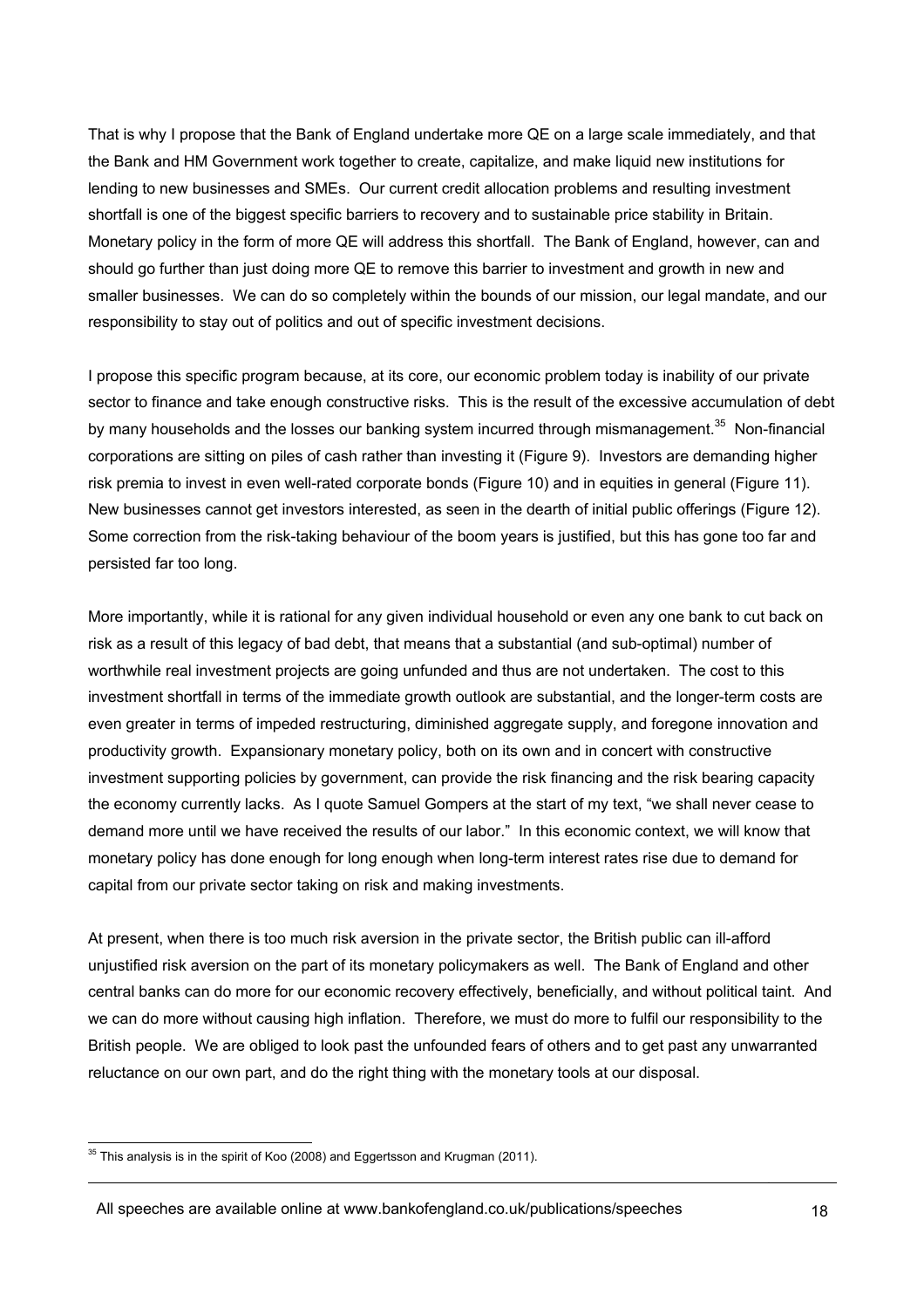# **References**

**Abiad, A, Balakrishnan, R, Koeva Brooks, P, Leigh, D, and I Tytell (2009)**, 'What's the Damage? Medium-term Output Dynamics After Banking Crises', *IMF Working Paper* No. 09/245, November

**Ackerman, J (2011)**, remarks on European banks, relayed in "Ackermann unplugged", *Financial Times*, 5 September, available at http://ftalphaville.ft.com/blog/2011/09/05/668886/ackermann-unplugged/

**Aghion, P, Hemous, D, and E Kharroubi (2009)**, 'Credit Constraints, Cyclical Fiscal Policy and Industry Growth,' *NBER Working Paper* No. 15119, available at http://www.nber.org/papers/w15119.pdf

**Akerlof, G., W. Dickens, and G. Perry (1996)**, 'Near-Rational Wage and Price Setting and the Optimal Rates of Inflation and Unemployment', *Brookings Papers on Economic Activity*

**Bank of England (2009),** *Quarterly Inflation Report Press Conference (transcript)*, August 12, available on http://www.bankofengland.co.uk/publications/inflationreport/conf090812.pdf

**Bean, C (2009)**, 'Quantitative Easing: An Interim Report', speech at the London Society of Chartered Accountants Annual Lunch, October, available at http://www.bankofengland.co.uk/publications/speeches/2009/speech405.pdf

**Beck, T, Demirguc-Kunt, A, Laeven, L and R Levine (2004**), "Finance, Firm Size, and Growth," *NBER Working Paper* No.10983, available at http://www.nber.org/papers/w10983.pdf

**Berger, A, Miller, N, Petersen, M, Rajan, R, and J Stein (2002**), "Does Function Follow Organizational Form? Evidence from the Lending Practices of Large and Small Banks," *NBER Working Paper* No.8752, available at http://www.nber.org/papers/w8752.pdf

**Bernanke, B (2000),** "Japanese Monetary Policy: A Case of Self-Induced Paralysis?", in Mikitani, R. and Posen, A., *Japan's Financial Crisis and Its Parallels to US Experience*, PIIE

**Bernanke, B (2011),** "The Near- and Longer-Term Prospects for the U.S. Economy", speech delivered at the Federal Reserve Bank of Kansas City Economic Symposium, Jackson Hole, 26 August, available at http://www.federalreserve.gov/newsevents/speech/bernanke20110826a.htm

**Berrospide, J, and R Edge (2010)**, 'The Effects of Bank Capital on Lending: What Do We Know, and What Does it Mean?', *FRB Working Paper* 2010-44, available at http://www.federalreserve.gov/pubs/feds/2010/201044/201044abs.html

**Bewley, T. (1999),** *Why Wages Don't Fall During a Recession*, Yale **Blanchflower, D. (2011),** "Here's my plan for how to kick-start Britain. The MPC should use it." *New Statesman*, 12 Sept 2011, p. 20

**Blanchflower, D. and A. Oswald (1998),** 'What Makes an Entrepreneur?', *Journal of Labor Economics*, 16(1): 26-60.

**Bowman, D, Cai, F, Davies, S and S Kamin (2011)**, "Quantitative Easing and Bank Lending: Evidence from Japan", *FRB Working Paper* 2011-1018, available at http://www.federalreserve.gov/pubs/ifdp/2011/1018/default.htm

**Caballero, R and M Hammour (1998**), "Improper Churn: Social Costs and Macroeconomic Consequences," *NBER Working Paper* No.6717, available at http://www.nber.org/papers/w6717.pdf

**Caballero, R and M Hammour (1999**), "The Cost of Recessions Revisited: A Reverse-Liquidationist View," *NBER Working Paper* No.7355, available at http://www.nber.org/papers/w7355.pdf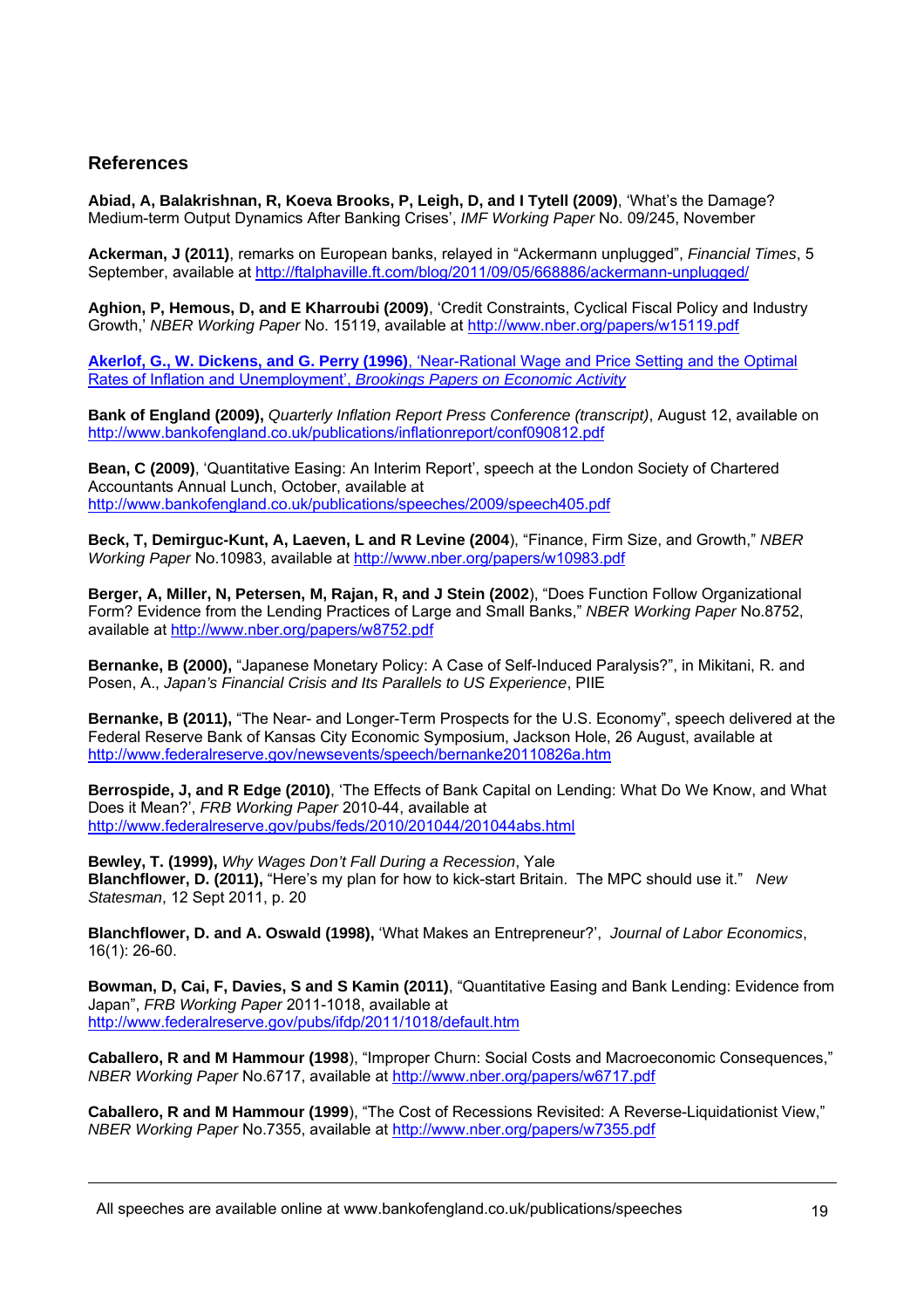**Caballero, R and M Hammour (2000a**), "Institutions, Restructuring, and Macroeconomic Performance," *NBER Working Paper* No.7720, available at http://www.nber.org/papers/w7720.pdf

**Caballero, R and M Hammour (2000b**), "Creative Destruction and Development: Institutions, Crises, and Restructuring," *NBER Working Paper* No.7849, available at http://www.nber.org/papers/w7849.pdf

**Caballero, R, Hoshi, T, and A Kashyap (2008)**, "Zombie Lending and Depressed Restructuring in Japan," *American Economic Review*, 98(5):1943-77, December.

**Carow, K, Kane, E and R Narayanan (2003**), "How Have Borrowers Fared in Banking Mega-Mergers?," *NBER Working Paper* No.10623, available at http://www.nber.org/papers/w10623.pdf

**Carow, K, Kane, E and R Narayanan (2005**), "Winners and Losers from Enacting the Financial Modernization Statute," *NBER Working Paper* No.11256, available at http://www.nber.org/papers/w11256.pdf

**Cetorelli, N and P Strahan (2004**), "Finance as a Barrier to Entry: Bank Competition and Industry Structure in Local U.S. Markets," *NBER Working Paper* No.10832, available at http://www.nber.org/papers/w10832.pdf

**Chung, H, Laforte, JP, Reifschneider, D and J Williams (2011)**, "Have We Underestimated the Likelihood and Severity of Zero Lower Bound Events?", *FRB Working Paper* 2011-01, available at http://www.frbsf.org/publications/economics/papers/2011/wp11-01bk.pdf

**Claessens, S, Kose, M and Terrones, M, (2009),** 'What happens during recessions, crunches and busts?', *Economic Policy,* 24:653-700, October.

**Dale, S (2010)** "QE One Year On," speech given at the CIMF and MMF Conference in Cambridge, 12 March, available at http://www.bankofengland.co.uk/publications/speeches/2010/speech428.pdf

**Daly, K and A Paul (2011)**, "A return to asset purchases", *Goldman Sachs UK Economics Analyst*, Issue No: 11/09, 2 September.

**Duke, E (2011),** "Small Business Credit Availability", speech delivered at the 2011 International Factoring Association Conference, 14 April, available at http://www.federalreserve.gov/newsevents/speech/duke20110414a.htm

Duke, E (2011), "Rebalancing the Housing Market", speech delivered at the Federal Reserve Board Policy Forum: "The Housing Market Going Forward: Lessons Learned from the Recent Crisis", 1 September, available at http://www.federalreserve.gov/newsevents/speech/duke20110901a.htm

**Eggertsson, G and P Krugman (2011**), "Debt, Deleveraging, and the Liquidity Trap: A Fisher-Minsky-Koo Approach," available at http://www.nber.org/~confer/2011/SI2011/ME/Eggertsson\_Krugman.pdf

**Erel, I, Julio, B, Kim , W and M Weisbach (2009**), "Market Conditions and the Structure of Securities," *NBER Working Paper* No.14952, available at http://www.nber.org/papers/w14952.pdf

**Erel, I, Julio, B, Kim , W and M Weisbach (2011**), "Macroeconomic Conditions and Capital Raising," *NBER Working Paper* No.16941, available at http://www.nber.org/papers/w16941.pdf

**Fisher, P (2010)**, 'The Corporate Sector and the Bank of England's Asset Purchases', speech at the Association of Corporate Treasurers, February, available at http://www.bankofengland.co.uk/publications/speeches/2010/speech423.pdf

**Gagnon, J (2009)**, 'The World Needs Further Monetary Ease, Not an Early Exit, *PIIE Policy Brief*, 09- 22, available at http://www.federalreserve.gov/pubs/ifdp/2003/772/ifdp772r.pdf

**Gagnon, J, Raskin, M, Remache, J, and B Sack (2010)**. "Large-scale Asset Purchases by the Federal Reserve: Did They Work?", *Federal Reserve Bank of New York Staff Report* No.441.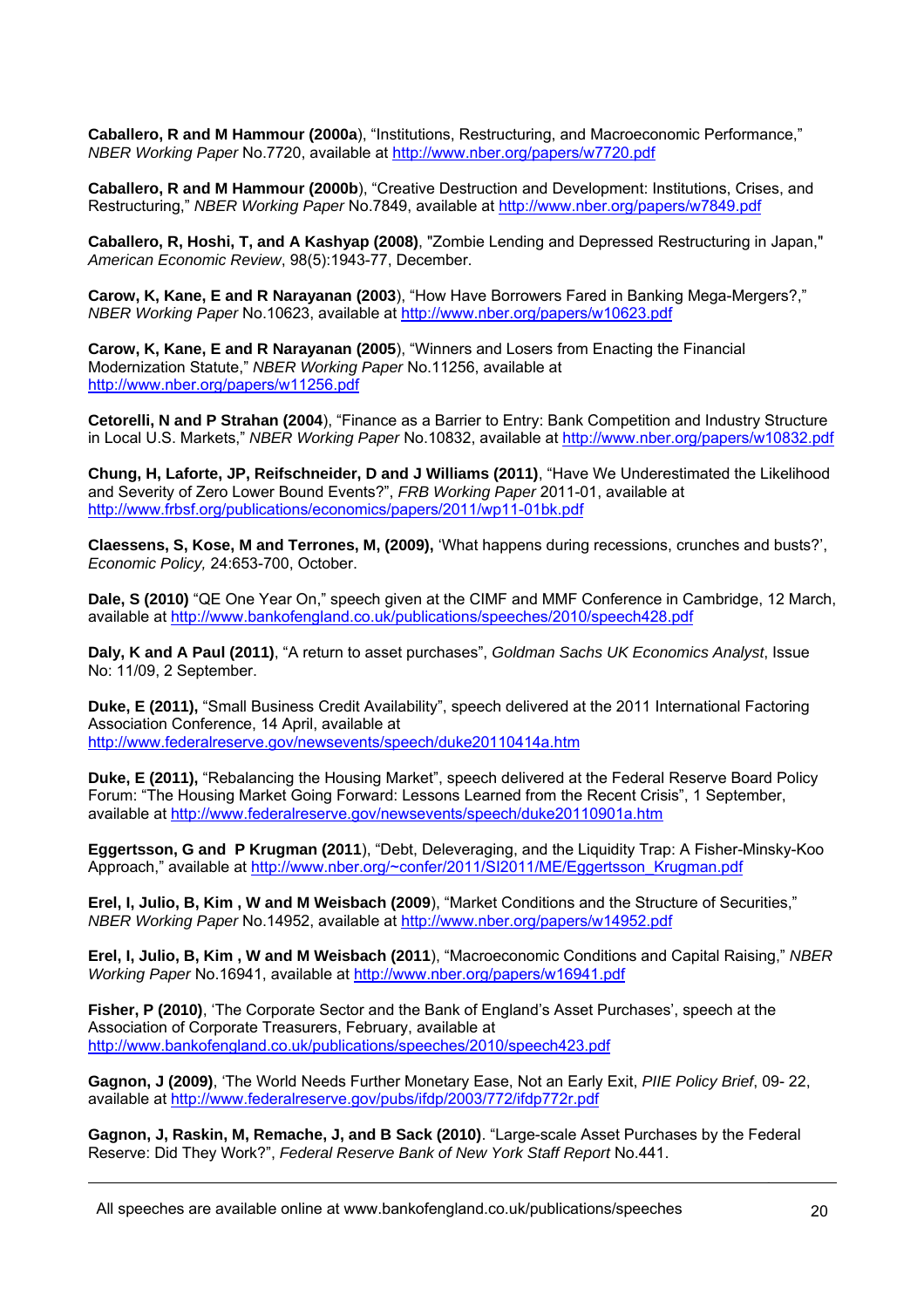**Guiso, L, Sapienza, P and L Zingales (2002**), "Does Local Financial Development Matter?," *NBER Working Paper* No.8923, available at http://www.nber.org/papers/w8923.pdf

**Haltiwanger, J, Jarmin, R and J Miranda (2010)**, "Who Creates Jobs? Small vs. Large vs. Young", *NBER Working Paper* No. 16300, available at http://www.nber.org/papers/w16300.pdf

**Harrison, R, Thomas, R and I De Weymarn (2011)**, "The impact of permanent energy price shocks on the UK economy", *Bank of England Working Paper* No. 433, July, available at http://www.bankofengland.co.uk/publications/workingpapers/wp433.pdf

Joyce, M, Lasaosa, A, Stevens, I, and M Tong(2010), "The Financial Market Impact of Quantitative Easing," *Bank of England Working Paper* No.393.

**King, M (2010),** transcript of oral evidence before the Treasury Select Committee for the Bank of England November 2010 Inflation Report, 25 November 2010, available at http://www.publications.parliament.uk/pa/cm201011/cmselect/cmtreasy/634/10112501.htm

**King, M (2011),** *Quarterly Inflation Report Press Conference (transcript)*, 10 August, available at available on http://www.bankofengland.co.uk/publications/inflationreport/conf100811.pdf

**Koo, R (2008)**, *The Holy Grail of Macroeconomics: Lessons from Japan's Great Recession*, Wiley.

**Krugman, P (1998),** "It's Baaaack! Japan's Slump and the Return of the Liquidity Trap", *Brookings Papers on Economic Activity*, 1998:2, 137-205

**Krugman, P (2010),** 'One Model to Rule them All', The Conscience of a Liberal blog, New York Times, September 11, available at http://krugman.blogs.nytimes.com/2010/09/11/one-model-to-rule-them-all/

**Kuttner, K and Posen, A (2002),** 'Fiscal Policy Effectiveness in Japan,' *Journal of the Japanese and International Economies*, 16(4): 536-558

**Lagarde, C (2011),** "Global Risks Are Rising, But There Is a Path to Recovery", speech delivered at the Federal Reserve Bank of Kansas City Economic Symposium, Jackson Hole, 27 August, available at http://www.imf.org/external/np/speeches/2011/082711.htm

**Leigh, D, Devries, P, Freedman, C, Guajardo, J, Laxton, D, and Pescatori, A (2010),** 'Will It Hurt? Macroeconomic Effects of Fiscal Consolidation,' *World Economic Outlook*, Ch. 3, International Monetary Fund, November

**Mach, T and J Wolken (2011)**, 'Examining the Impact of Credit Access on Small Firm Survivability', *FRB working paper* 2011-35, available at http://www.federalreserve.gov/pubs/feds/2011/201135/201135abs.html

**Meier, A. (2010),** "Still minding the gap: Inflation dynamics during episodes of persistent large output gaps", *IMF Working Paper* 10/189

**Millard, S (2011)**, "An estimated DSGE model of energy, costs and inflation in the United Kingdom", *Bank of England Working Paper* No. 432, July, available at http://www.bankofengland.co.uk/publications/workingpapers/wp432.pdf

**Miles, D (2010)**, "Interpreting Monetary Policy", speech given at Imperial College London, 25 February, available athttp://www.bankofengland.co.uk/publications/speeches/2010/speech425.pdf

**Miles, D, J Yang, and G Marcheggiano (2011),** 'Optimal Bank Capital', *Bank of England External MPC Unit Discussion Paper* No. 31, April, available at http://www.bankofengland.co.uk/publications/externalmpcpapers/extmpcpaper0031.pdf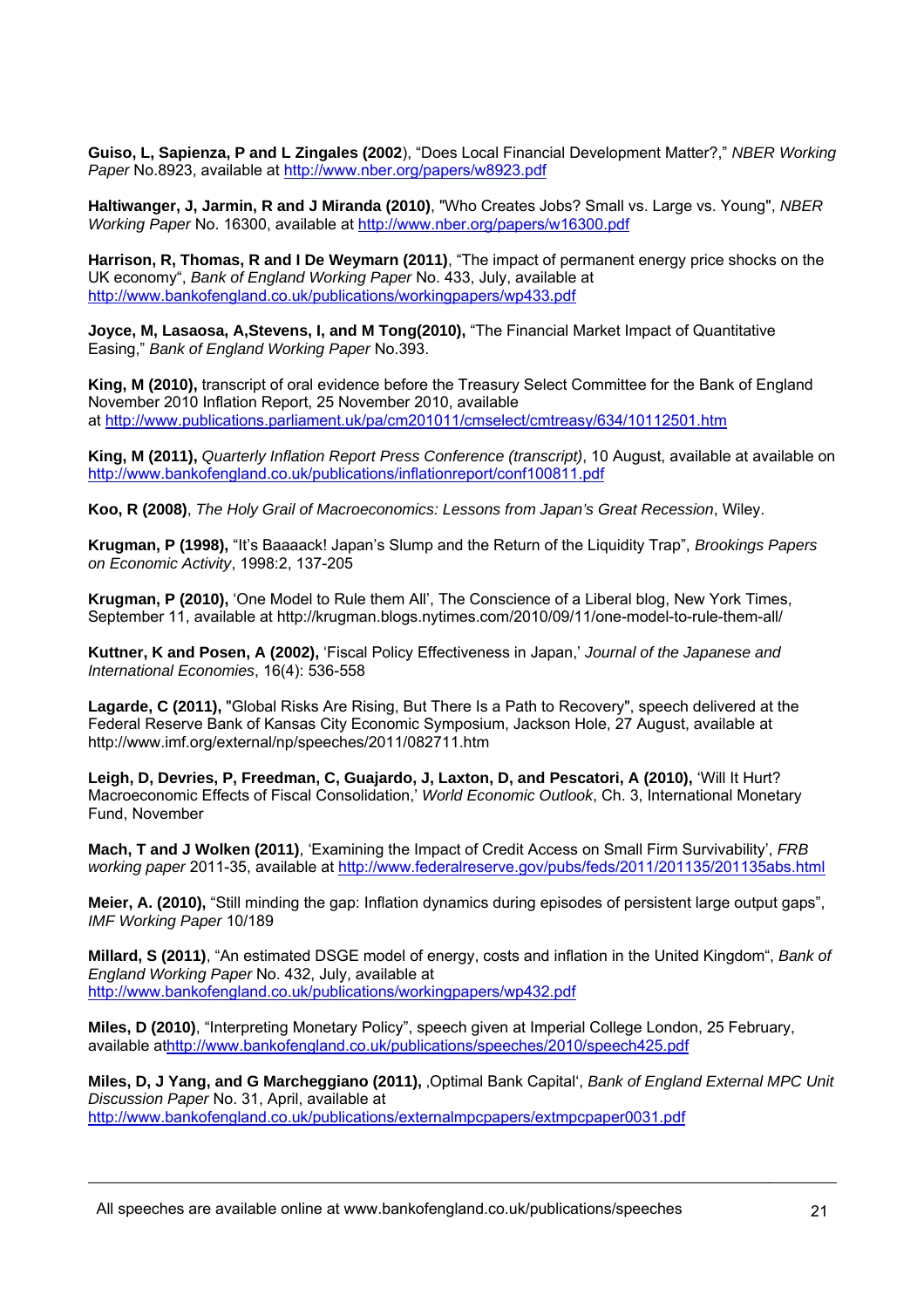**Pisani-Ferry, J and A Posen (2011),** "From Convoy to Parting Ways? Post-crisis Divergence Between European and US Macroeconomic Policies," Bruegel Working Paper 2011/04, February, available at http://www.bruegel.org/publications/publication-detail/publication/498-from-convoy-to-parting-ways-postcrisis-divergence-between-european-and-us-macroeconomic-policies/

**Posen, A (1998)**, *Restoring Japan's Economic Growth*, PIIE

**Posen, A (1999a),** 'Implementing Japanese Recovery', *PIIE Policy Brief* No. 99- 1, January, available at http://www.piie.com/publications/pb/pb.cfm?ResearchID=88

**Posen, A (1999b)**, 'Nothing to Fear but Fear (of Inflation) Itself,' *PIIE Policy Brief*, 99-09, October, available at http://www.iie.com/publications/pb/pb.cfm?ResearchID=96

**Posen, A (2000),** "The Political Economy of Deflationary Monetary Policy", in Mikitani, R. and Posen, A., eds., *Japan's Financial Crisis and Its Parallels to US Experience*, PIIE

Posen, A (2007), 'Recent Financial Disturbances and Risks to the Outlook Beyond the United States', Presentation to the Global Economic Prospects Meeting, October, available at http://www.piie.com/publications/papers/posen1007gep.pdf

**Posen, A (2009a),** 'A Proven Framework to End the US Banking Crisis Including Some Temporary Nationalizations', Testimony Before the Joint Economic Committee of the US Congress Hearing on "Restoring the Economy: Strategies for Short-term and Long-term Change", 26 February, available at http://www.piie.com/publications/interstitial.cfm?ResearchID=1133

**Posen, A (2009b),** 'A Short-Lived Recovery?', Peterson Interview on Current Topics, 10 April, available at http://www.piie.com/publications/papers/pp20090410posen.pdf

**Posen, A (2009c)**, 'Getting Credit Flowing: A Non-Monetarist Approach to Quantitative Easing', 26 October, available at http://www.bankofengland.co.uk/publications/speeches/2009/speech408.pdf

**Posen, A (2010a),** 'The Realities and Relevance of Japan's Great Recession – Neither *Ran* Nor *Rashomon*', 24 May, available at http://www.bankofengland.co.uk/publications/speeches/2010/speech434.pdf

**Posen, A (2010b), 'When Central Banks buy Bonds - Independence and the Power to say No', 14 June,** available at http://www.bankofengland.co.uk/publications/speeches/2010/speech436.pdf

**Posen, A (2010c),** 'The Case for Doing More', Speech given at the Hull and Humber Chamber of Commerce, 28 September, available at http://www.bankofengland.co.uk/publications/speeches/2010/speech449.pdf

**Posen, A (2010d),** 'The Problem Is That No One Wants to Invest', op-ed in *Eurointelligence*, 25 November, available at http://www.piie.com/publications/opeds/oped.cfm?ResearchID=1741

**Posen, A (2010e),** Report to the Treasury Select Committee, 25 November, available at http://www.piie.com/publications/papers/posen20101125.pdf

Posen, A (2010f), "The UK Inflation Outlook If This Time Isn't Different", speech given at the Chairman's Annual Christmas Breakfast, Essex Institute of Directors, Billericay, 16 December, available at http://www.bankofengland.co.uk/publications/speeches/2010/speech467.pdf

**Posen, A (2011a),** 'Now Is Not the Time to Raise Interest Rates', op-ed in the *Financial Times*, 26 May, available at http://www.piie.com/publications/opeds/oped.cfm?ResearchID=1840

**Posen, A (2011b),** 'No Excuse for Inaction', op-ed in *Reuters*, 31 August, available at http://www.piie.com/publications/opeds/oped.cfm?ResearchID=1912

**Posen, A (2011c)**, "The Soft Tyranny of Inflation Expectations," *International Finance*, 14(3), Winter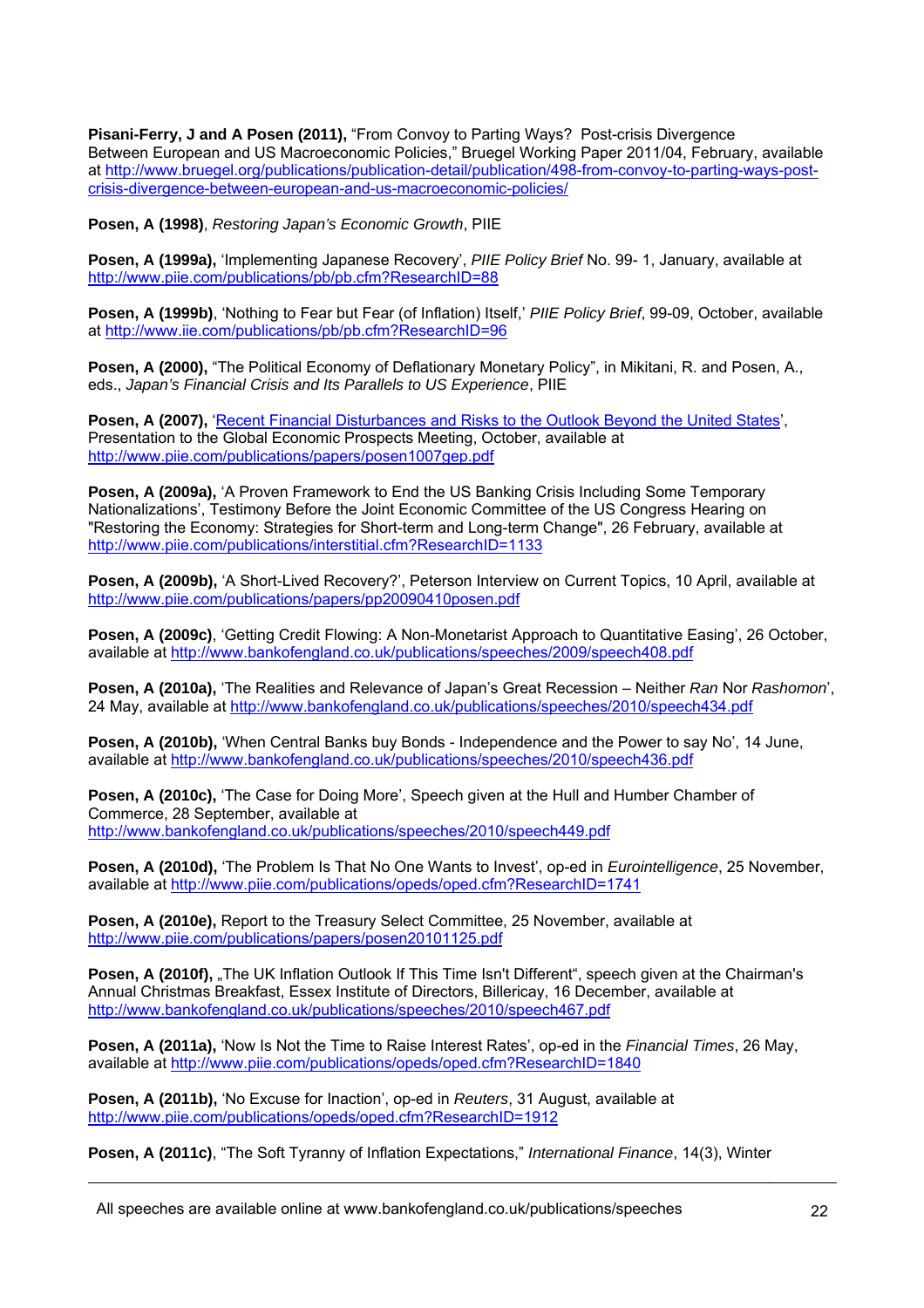**Posen, A (2011d),** "Fix the Financial Systems First," *Handelsblatt*, 24 June

**Posen, A and Veron, N (2009),** 'A Solution for Europe's Banking Problem', *PIIE Policy Brief* No. 09- 13, June, available at http://www.piie.com/publications/pb/pb09-13.pdf

**Puri, M, Rocholl, J and S Steffen (2011**), "Global retail lending in the aftermath of the US financial crisis: Distinguishing between supply and demand effects," NBER Working Paper No.16967, available at http://www.nber.org/papers/w16967.pdf

**Raskin, S (2011)**, "Putting the Low Road Behind Us", speech delivered at the 2011 Midwinter Housing Finance Conference, 11 February, available at http://www.federalreserve.gov/newsevents/speech/raskin20110211a.htm **Reinhart, C. and K. Rogoff (2010),** *This Time is Different*, Princeton

**Robb, A and D Robinson (2010**), "The Capital Structure Decisions of New Firms," *NBER Working Paper* No.16272, available at http://www.nber.org/papers/w16272.pdf

**Robb, A and E Reedy (2011)**, "An Overview of the Kauffman Firm Survey: Results from 2009 Business Activities", Ewing Marion Kauffman Foundation, March, available at http://www.kauffman.org/uploadedFiles/kfs\_2009\_overview\_3-31-11.pdf

Transcript of oral evidence before the Treasury Select Committee for the Bank of England November 2010 *Inflation Report*, 25 November 2010, available at http://www.publications.parliament.uk/pa/cm201011/cmselect/cmtreasy/634/10112501.htm

Transcript of oral evidence before the Treasury Select Committee for the Bank of England May 2011 *Inflation Report*, 28 June 2011, available at http://www.publications.parliament.uk/pa/cm201012/cmselect/cmtreasy/uc1326/uc132601.htm

**Weale, M (2009)**, "Quantitative easing: how to help businesses," *National Institute Economic Review,* No. 208, April, p. 47

**Weale, M (2011),** "The choice between rebalancing and living off the future," Speech to the Doncaster Chamber of Commerce, 25 August, available at http://www.bankofengland.co.uk/publications/speeches/2011/speech514.pdf

**Yellen, J (2011).** "Unconventional Monetary Policy and Central Bank Communications", speech delivered at the University of Chicago Booth School of Business U.S. Monetary Policy Forum, 25 February, available at http://www.federalreserve.gov/newsevents/speech/yellen20110225a.htm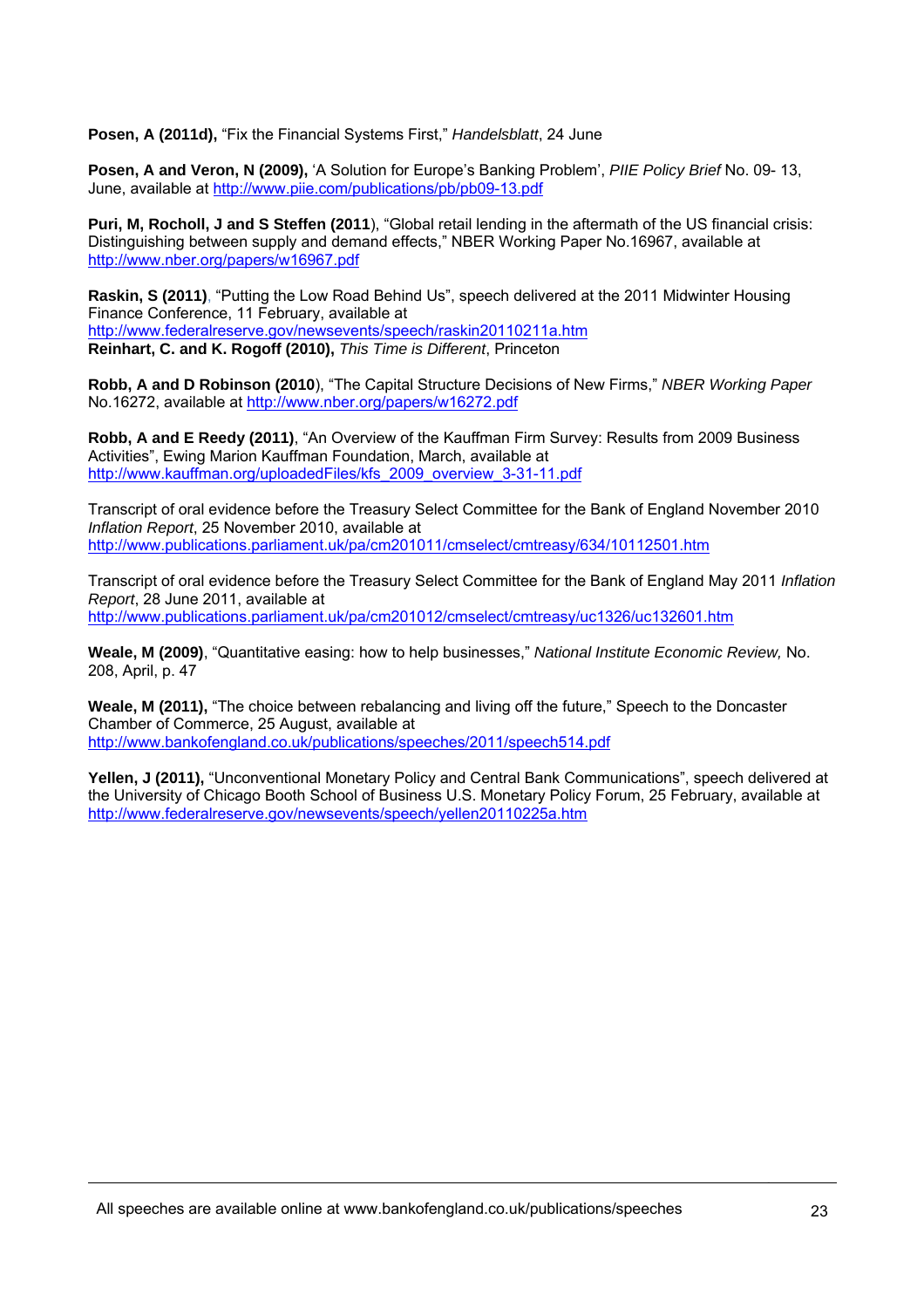# **Figure 1: Core inflation (a)**



Averages over 2001-2007: UK (1.4%); US (2.2%), Germany (1.3%) and France (1.5%) Sources: Bank of England, US Bureau of Labor Statistics, German Federal Statistical Office, and INSEE.

 $\alpha$ <sup>(a)</sup> UK: CPI excluding petrol, utilities and food & non-alcoholic beverages US: CPI excluding food and energy

Germany: CPI excluding seasonal food and energy

France: the index excludes public services and products with volatile prices (some limit to comparability)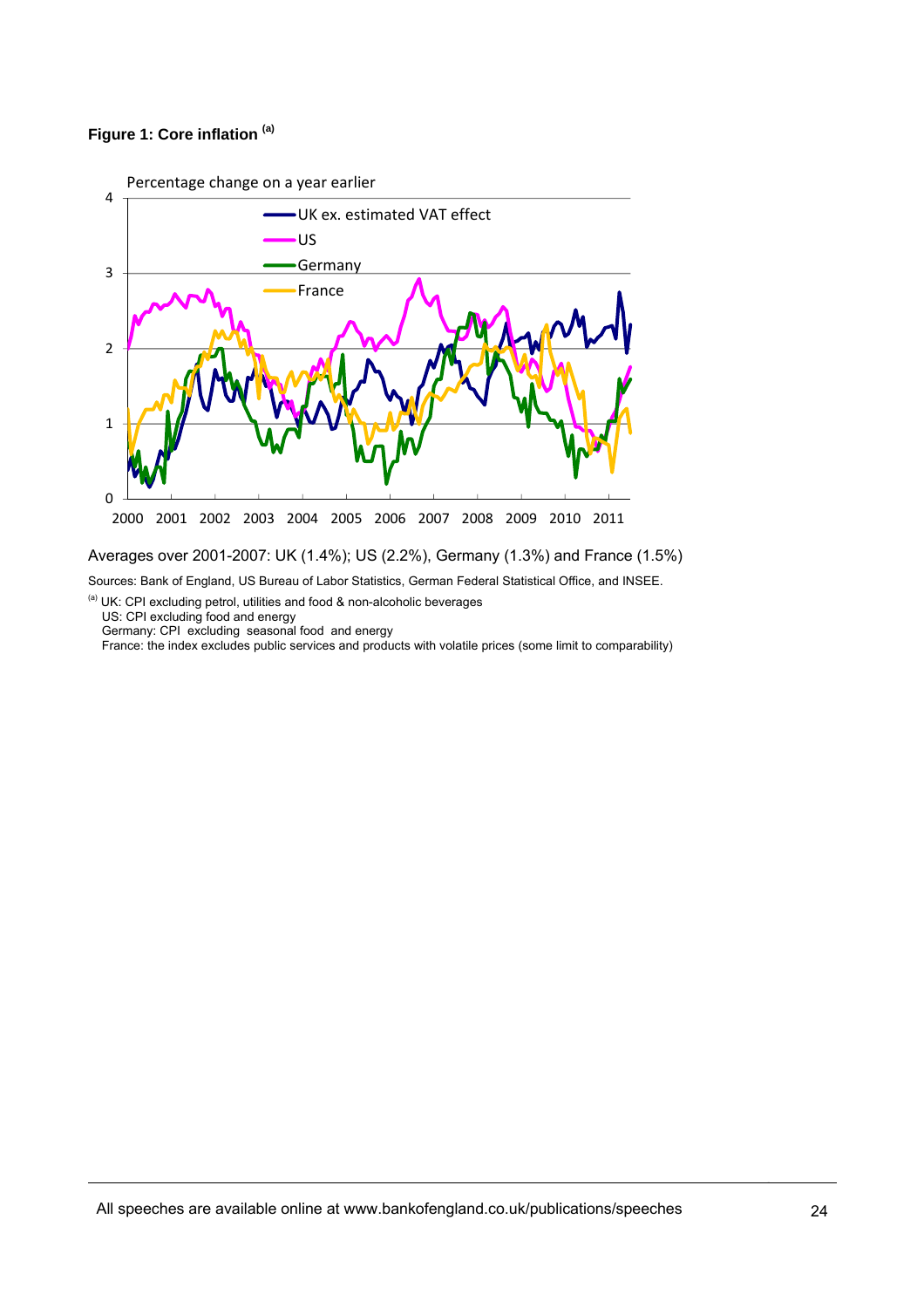



Annual percentage change, 4‐quarter moving average

#### Average earnings growth over 2001-2007 was 4.3%.

(a) The model relates wage growth to long-run inflation expectations (10 year inflation break-evens from index linked bonds), productivity, cyclical unemployment (based on OECD estimate) and to previous deviation of real product wages from productivity: awet – awet-1 = β1 breakevent + β2 (prodt-1 – prodt-2)+ β3 ugap + β4 [awet-1 – 3.69 – prodt-1 – pydeft-1] (b) Private-sector Average Weekly Earnings. Prior to 2000 Average Earnings Index data is used (c) Forecast runs through 2012 Q4.





Note: Based on forecasts of consumption growth in calendar year 2011 made by about 35 external forecasters.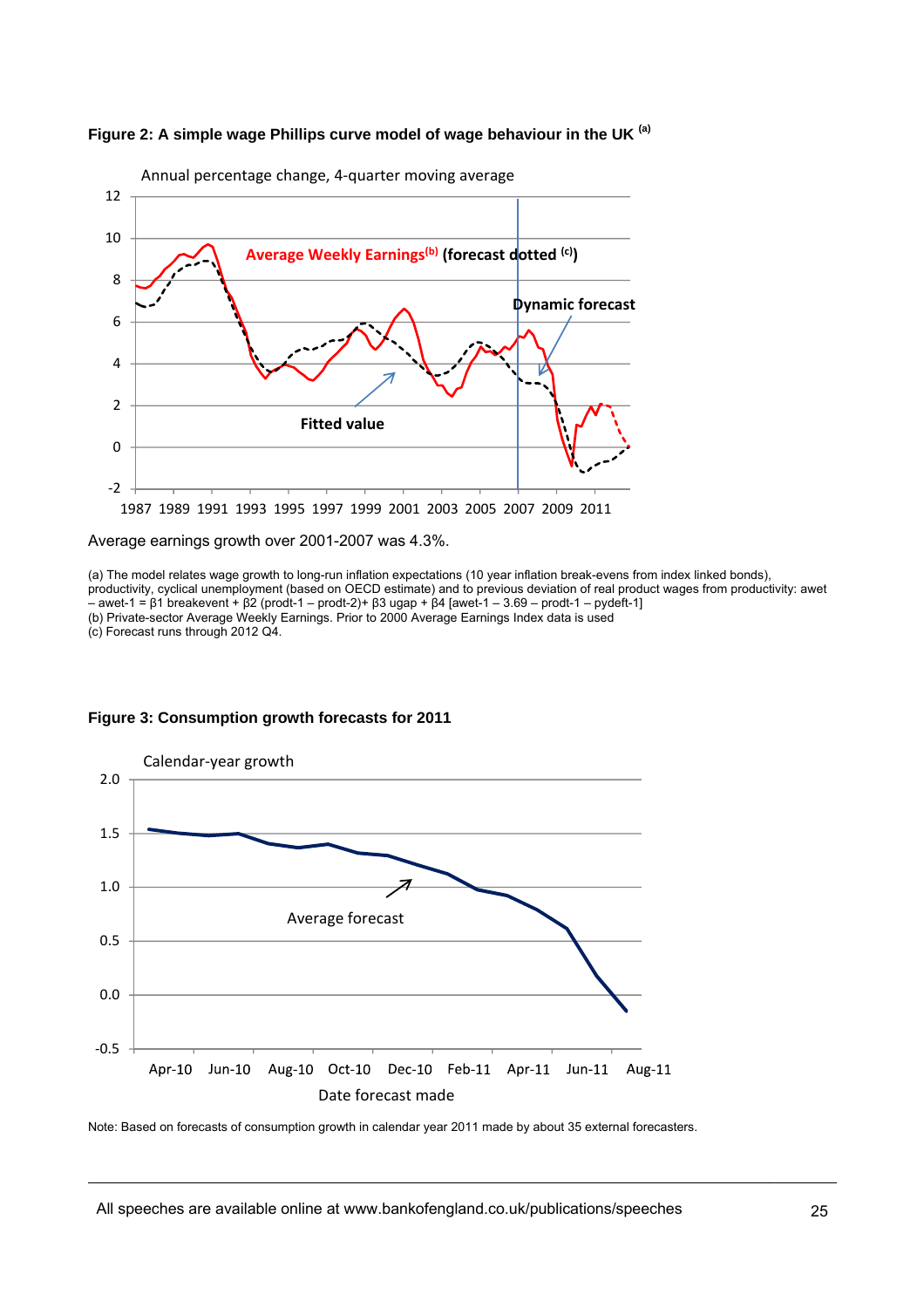### **Table 1: Measures of inflation expectations**

|                                                        | <b>Available Data</b> |                         | Average (%) |           | Difference compared to latest data (pp) (d) |                   |                   |
|--------------------------------------------------------|-----------------------|-------------------------|-------------|-----------|---------------------------------------------|-------------------|-------------------|
|                                                        | Earliest              | Latest                  | 1997-2007   | 2002-2007 | 2009 Q2                                     | 1997-2007 Average | 2002-2007 Average |
| Household survey measures (a) (b)                      |                       |                         |             |           |                                             |                   |                   |
| Monthly                                                |                       |                         |             |           |                                             |                   |                   |
| Citigroup/YouGov (1)                                   | Nov 2005              | Aug 2011                | 2.47        | 2.47      | 1.68                                        | 1.01              | 1.01              |
| Citigroup/YouGov (5-10)                                | Nov 2005              | Aug 2011                | 3.52        | 3.52      | 0.69                                        | 0.21              | 0.21              |
| Quarterly                                              |                       |                         |             |           |                                             |                   |                   |
| Barclas Basix (1)                                      | Q4 1986               | 2011 Q2                 | 2.89        | 2.81      | 0.92                                        | 0.41              | 0.49              |
| Barclas Basix (2)                                      | Q4 1986               | 2011 Q2                 | 3.33        | 3.22      | $-0.04$                                     | $-0.33$           | $-0.22$           |
| Barclas Basix (5)                                      | Q3 2008               | 2011 Q2                 | N/A         | N/A       | $-0.83$                                     | N/A               | N/A               |
| Bank/NOP (1)                                           | Q4 1999               | 2011 Q3                 | 2.32        | 2.41      | 1.78                                        | 1.83              | 1.75              |
| Bank/NOP(2)                                            | Q1 2009               | 2011 Q3                 | N/A         | N/A       | 1.26                                        | N/A               | N/A               |
| Bank/NOP (5)                                           | Q1 2009               | 2011 Q3                 | N/A         | N/A       | 0.59                                        | N/A               | N/A               |
| Bank survey of professional forecasters <sup>(c)</sup> |                       |                         |             |           |                                             |                   |                   |
| Survey of professional forecasters (2)                 | Q1 2004               | 2011 Q2                 | 1.95        | 1.95      | 0.57                                        | 0.14              | 0.14              |
| <b>Market-based indicators</b>                         |                       |                         |             |           |                                             |                   |                   |
| 5y, 5y forward RPI inflation implied from gilts        |                       | 02 Jan 1985 06 Sep 2011 | 2.88        | 2.84      | $-0.52$                                     | 0.10              | 0.13              |
| 5y, 5y forward RPI inflation implied from swaps        |                       | 01 Oct 2004 06 Sep 2011 | 3.04        | 3.04      | $-0.74$                                     | 0.18              | 0.18              |

(a) The questions ask about expected changes in prices, but do not reference a specific price index. All measures are based on the median estimated price change.

(b) The number in brackets shows the window in years over which respondents are asked to report their expectations.

(c) The questions specifically refer to CPI inflation. Based on the mean estimated price change.

(d) A positive number implies that expectations have increased since the specified time period/average and vice versa.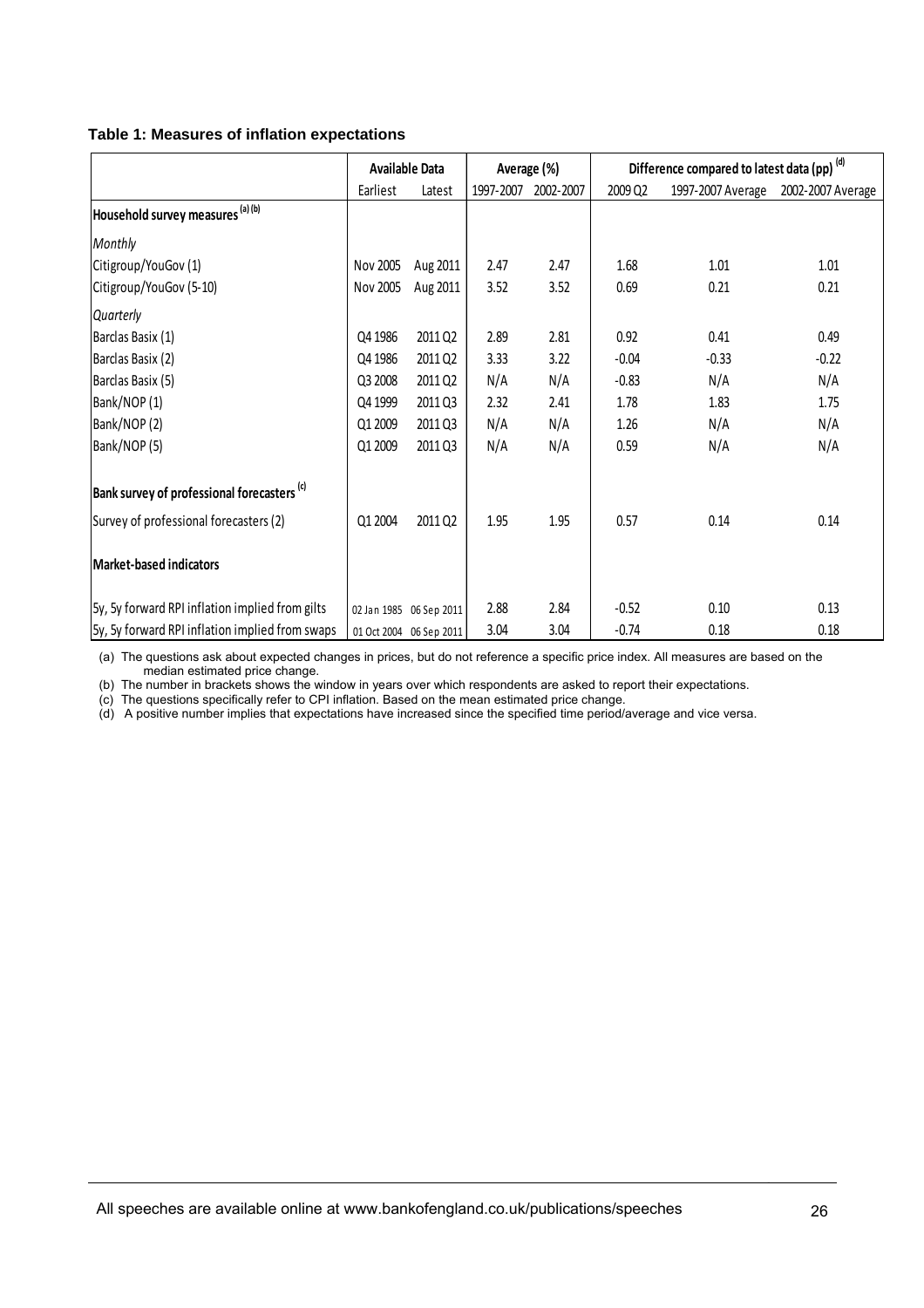



Source: OECD and Bank of England calculations.





Source: OECD and Bank of England calculations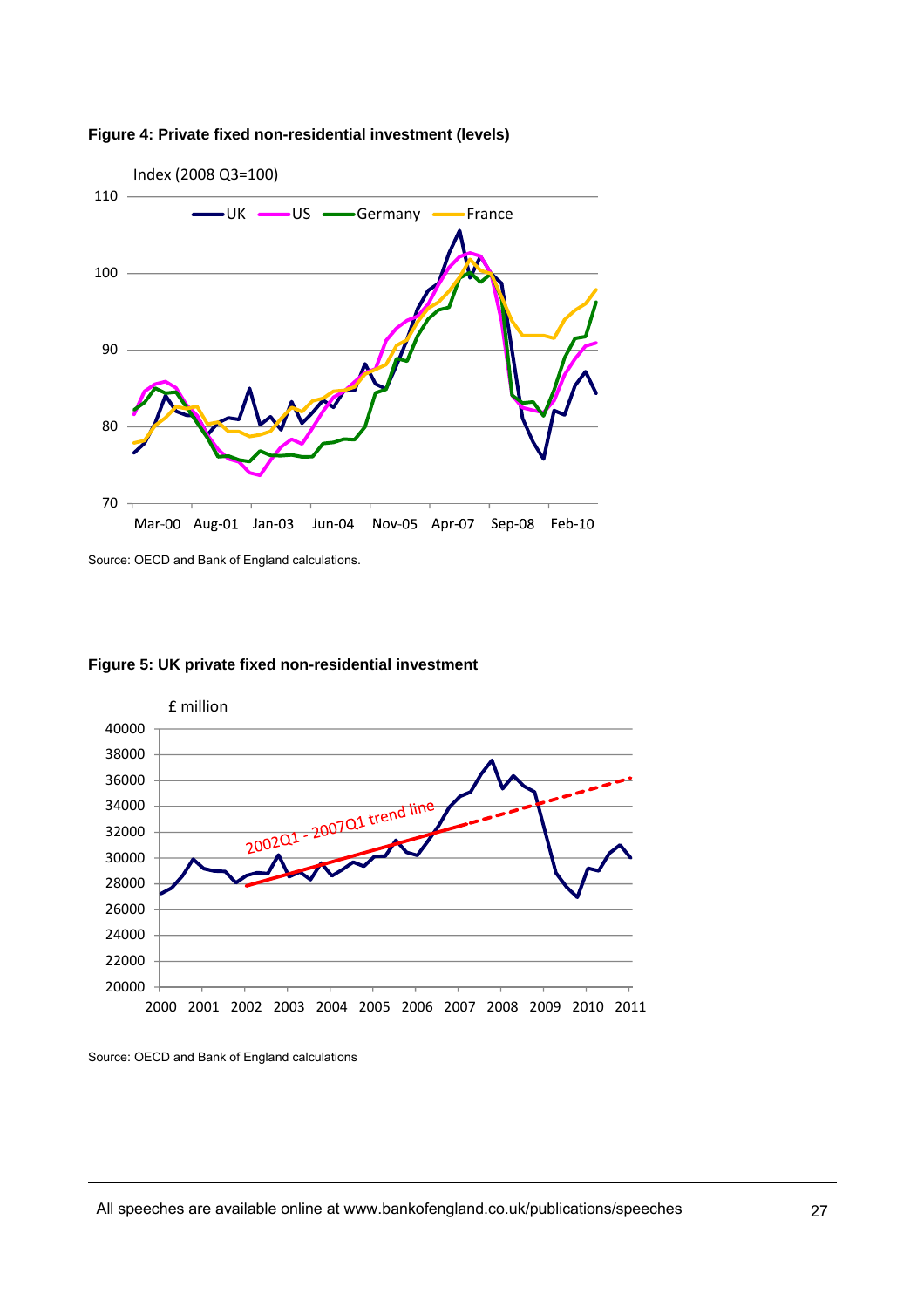

### **Figure 6: Lending to private non-financial corporations**

Source: Bank of England, Federal Reserve Flow of Funds European Central Bank for France and Germany. Bank of England calculations.



# **Figure 7: Lending to private non-financial businesses**

Source: Federal Reserve Flow of Funds and Bank of England. Bank of England calculations.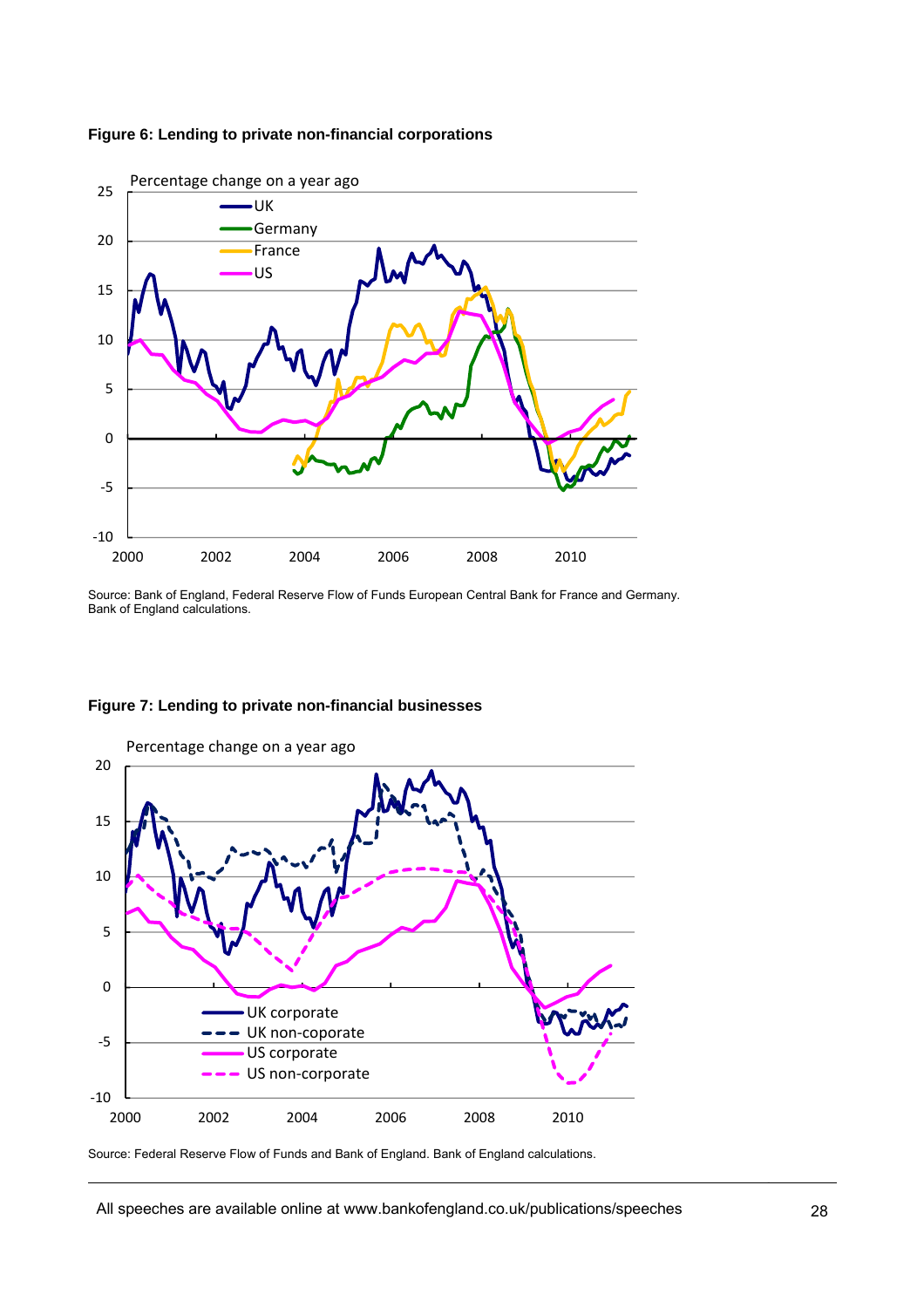### **Figure 8: Broad money aggregates**



Averages over 2000-2006: UK (7.6%), US (6.2%), Germany (4.1%), and France (7.2%) Sources: Bank of England, Federal Reserve, Bundesbank and Banque de France.



**Figure 9: Non-financial corporates' money holdings as a share of GDP** 

UK: PNFCs' M4 as a share of nominal GDP (Bank of England and OECD) US: NFCs' M2 as a share of nominal GDP (Federal Reserve and OECD) France and Germany: NFCs' deposits as a share of nominal GDP (ECB and OECD)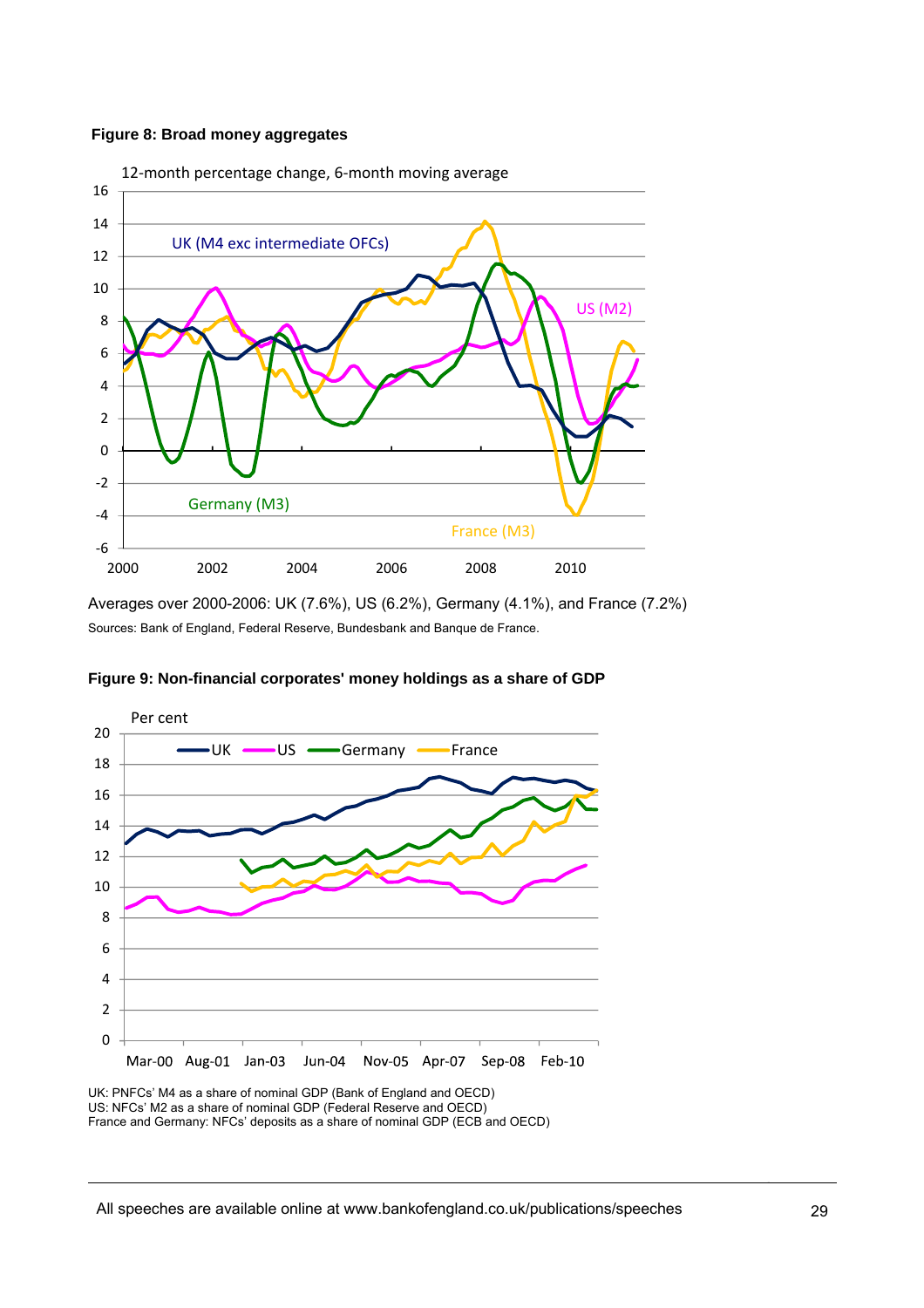

**Figure 10: AAA-AA corporate bond spread over government bonds** 

Source: Bank of America Merrill Lynch and Bank of England calculations.



# **Figure 11: Equity risk premium**

Averages over 2000-2007: FTSE All share (4.3%), S&P 500 (1.8%) and Eurostoxx (3.9%). Source: Bloomberg, IBES, Thomson Reuters Datastream and Bank calculations